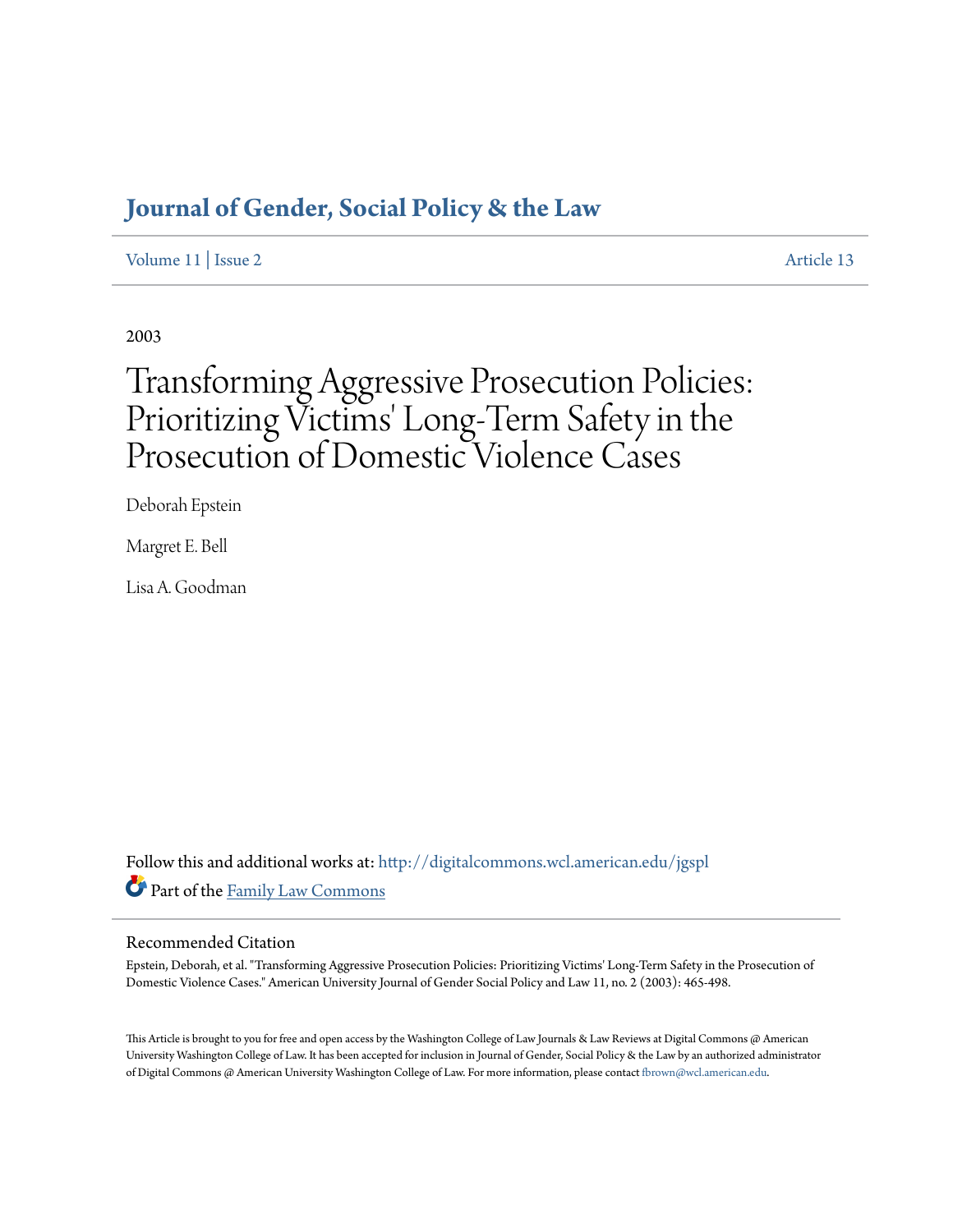| <b>TRANSFORMING AGGRESSIVE PROSECUTION</b> |
|--------------------------------------------|
|--------------------------------------------|

# TRANSFORMING AGGRESSIVE PROSECUTION POLICIES: PRIORITIZING VICTIMS' LONG-TERM SAFETY IN THE PROSECUTION OF DOMESTIC VIOLENCE CASES

DEBORAH EPSTEIN<sup>\*</sup> MARGRET E. BELL\*\* LISA A. GOODMAN\*\*\*

| The Need to Reform Aggressive Prosecution Policies466               |  |
|---------------------------------------------------------------------|--|
| II. Intimate Partner Violence and the Context of Women's Lives. 472 |  |
|                                                                     |  |
| 1.                                                                  |  |
| 2.                                                                  |  |
|                                                                     |  |
| Potential for Physical Retaliation by the Batterer 476<br>1.        |  |
| Dependency on Batterer for Resources477<br>2.                       |  |
| 3.                                                                  |  |
| 4.                                                                  |  |
| 5.                                                                  |  |
| 6.                                                                  |  |
|                                                                     |  |
| Negative perceptions of the justice system 482<br>1.                |  |
| Confusing and Frustrating Nature of the System483<br>2.             |  |
|                                                                     |  |
|                                                                     |  |
| 2.                                                                  |  |
| E Women's Persontians of Contextual Fectors:                        |  |

Women s Perceptions of Contextual Factors: Е.

 $^\ast$  Professor and Director of the Domestic Violence Clinic, Georgetown University Law Center. I am indebted to Michael Shuman for his insightful comments on earlier drafts of this article, and to Ederlina Co for her extremely high-quality research assistance.

<sup>\*\*</sup> Doctoral Student, Department of Counseling, Developmental, and Educational Psychology, Lynch School of Education at Boston College.

Associate Professor, Department of Counseling, Developmental, and Educational Psychology, Lynch School of Education at Boston College.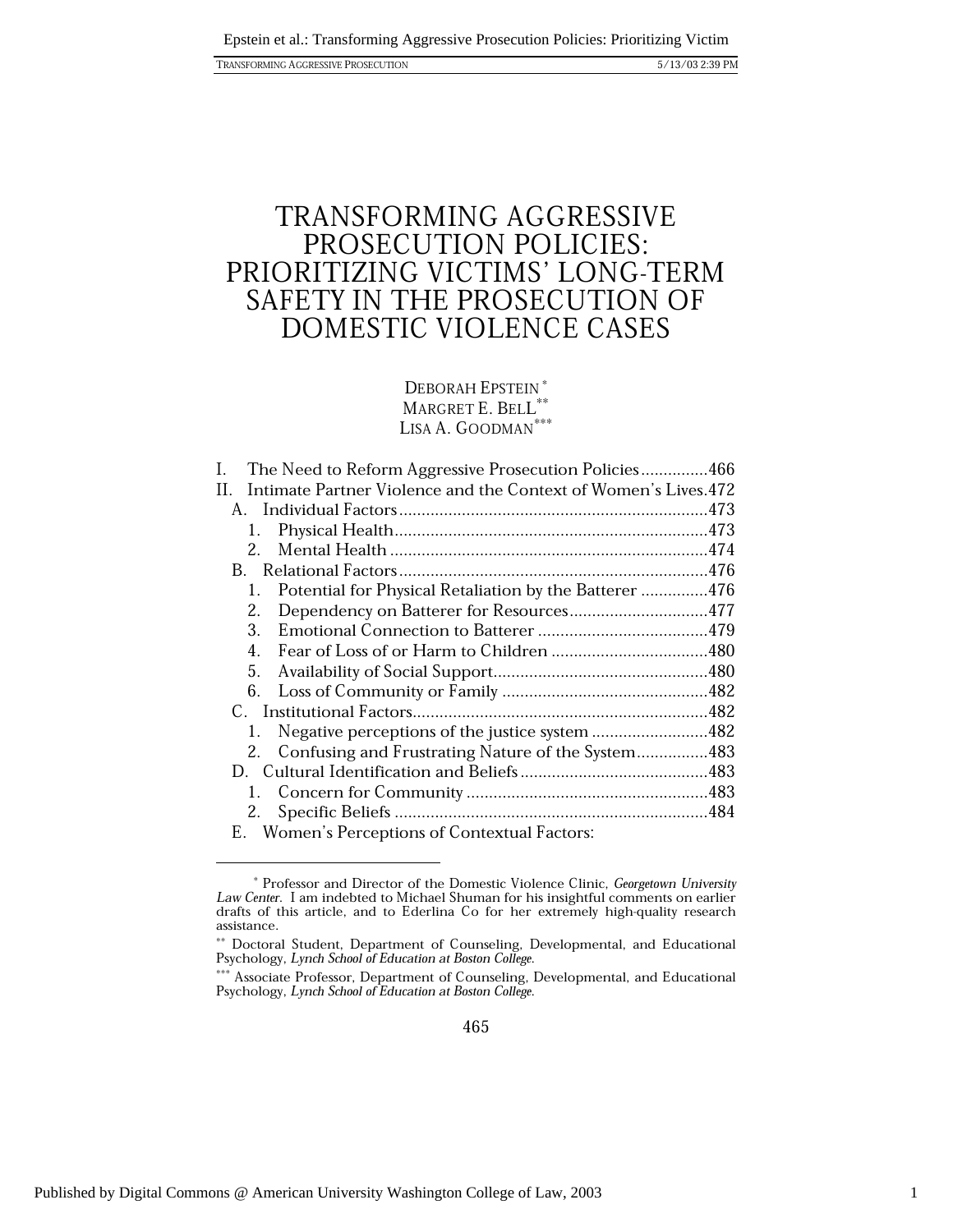| III. An Alternative Model: Prosecution-in-Context 486       |  |
|-------------------------------------------------------------|--|
|                                                             |  |
| $1_{-}$                                                     |  |
| 2. Provide Information to Prepare her for Court491          |  |
| Acknowledge her Emotional Reluctance to Prosecute492<br>3.  |  |
| 4.                                                          |  |
| Connect her with other Sources of Help492<br>5 <sub>1</sub> |  |
|                                                             |  |
|                                                             |  |
|                                                             |  |
|                                                             |  |
|                                                             |  |

#### THE NEED TO REFORM AGGRESSIVE PROSECUTION POLICIES  $\mathbf{I}$ .

Until fairly recently, prosecutors' offices around the country ignored domestic violence cases, failing to press charges in the vast majority of situations and dropping charges prior to conviction in many others. In the 1980s and 1990s, however, the battered women's movement made significant efforts to improve the criminal justice system's response. One way that this effort has met with substantial success is that many prosecutors' offices now have adopted aggressive " no-drop" policies for domestic violence cases. In these jurisdictions, cases proceed regardless of the victim's preferences about prosecution, even if she recants her original story and testifies for the defense.

No-drop prosecution has resulted in substantial improvements for domestic violence victims. Victim access to the criminal justice system has increased dramatically as have conviction rates of batterers. Such policies send a strong symbolic message that the community will not tolerate domestic violence.

Although no-drop prosecution constitutes a dramatic break with a long history of government non-responsiveness, it is hardly a radical approach to criminal justice. Such policies fall squarely within prosecutorial tradition, thus inheriting at least two problematic features. First, the primary emphasis of these policies is to ensure offender accountability, a goal consistent with the prosecutor's responsibility to "seek justice."<sup>2</sup> Because prosecutors view crimes as

<sup>1.</sup> See LINDA G. MILLS, THE HEART OF INTIMATE ABUSE 46 (1998) (reporting that forty states have mandatory or pro-arrest policies).

<sup>2.</sup> MODEL CODE OF PROF'L RESPONSIBILITY EC 7-13 (1981) ("The responsibility of a public prosecutor differs from that of the usual advocate; it is to seek justice, not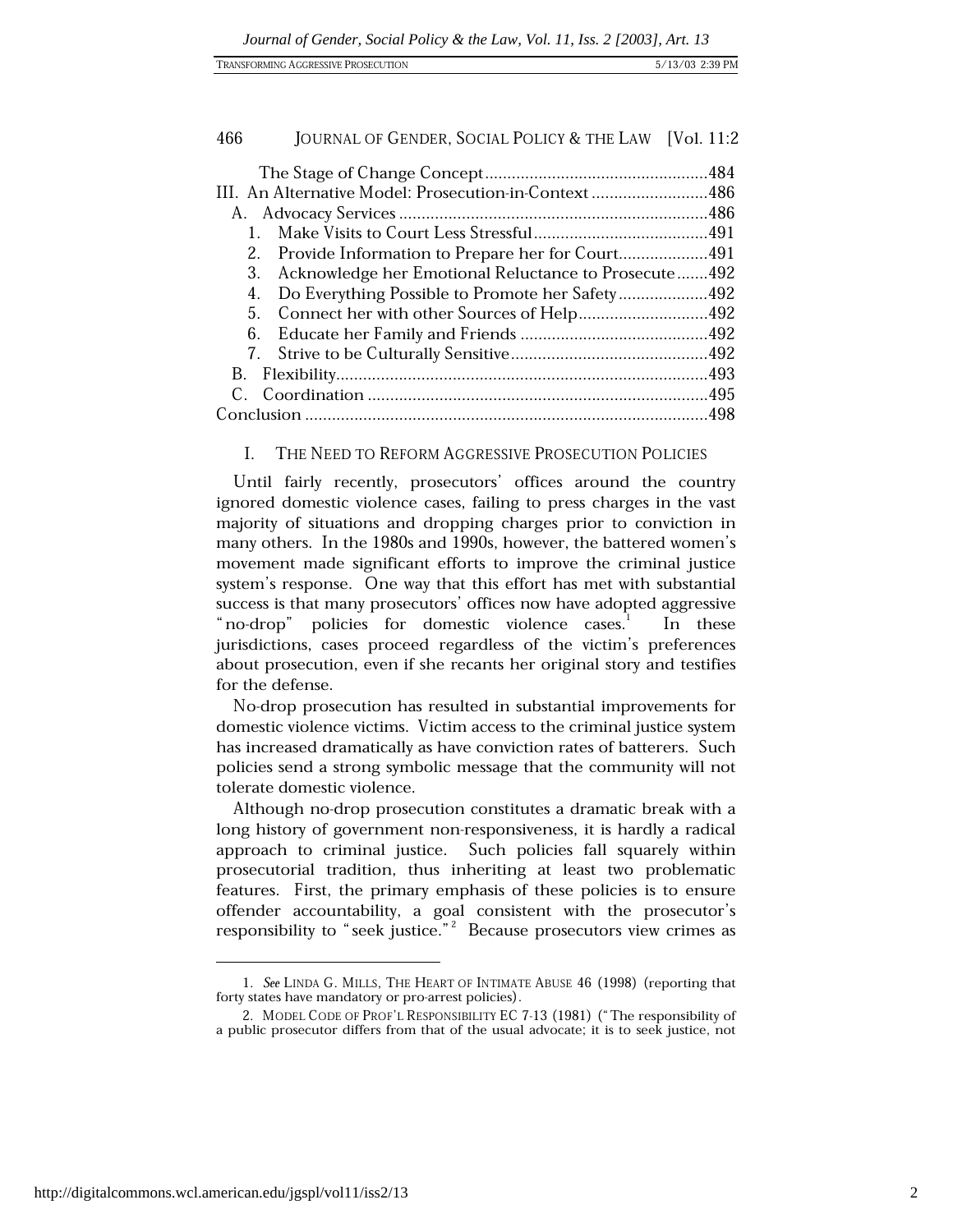| TRANSFORMING AGGRESSIVE PROSECUTION | 5/13/03 2:39 PM |
|-------------------------------------|-----------------|

violations of the social contract, and thus offenses against the state, the potential impact of the prosecution on the victim is not considered particularly relevant.

Second, prosecutors typically approach cases with a short-term focus: How should the government respond to the perpetrator's most recent violation of the criminal law? Rarely do prosecutors consider adding charges dealing with the history of violence against the same victim. Almost never do they consider how most effectively to prevent a subsequent recurrence of violence, other than by the traditional means of incarceration as punishment for the crime at hand.<sup>3</sup>

In most criminal cases, this short-term focus on offender accountability makes sense. In a robbery case, for example, it is unlikely that the victim will ever interact with the perpetrator or the criminal courts again. Thus, it is fairly safe to assume that sending the perpetrator to prison is consistent with promoting the victim's physical safety and her sense of trust in the justice system.

The same may be true for some subset of domestic violence victims. Certainly, some victims' safety interests are best served when their batterers are imprisoned following a particular abusive incident. Serving time, even for a short period, may cause some batterers to stop all future violence. And, when given time away from the perpetrator, a victim may be able to take steps to increase her safety, conceal her whereabouts, or begin a new, independent life.

But, in most domestic violence cases, the situation is very different. For many battered women, prosecution of their batterers actually creates a greater long-term risk of harm.<sup>4</sup> Because the victim and

merely to convict.").

<sup>3.</sup> The one important exception is the common tendency to request that a perpetrator be ordered into a batterer treatment program. Indeed, many courts have used batterer treatment as the primary response to domestic violence offenses, either as a condition of probation or a component of pretrial diversion. KERRY HEALEY ET AL., NAT'L INST. OF JUST., BATTERER INTERVENTION: PROGRAM APPROACHES AND CRIMINAL JUSTICE STRATEGIES xi (1998), available at http://www.ncjrs.org/ pdffiles/168638.pdf. But the evidence regarding the positive impact of such<br>programs, even in the short term, is mixed. Id. at 8; see also Neville Robertson, Stopping Violence Programmes: Enhancing the Safety of Battered Women or Producing Better-Educated Batterers?, 28 N.Z. J. OF PSYCHOL. 68, 72 (1999). Few experimental studies have been conducted, and those that exist do not yet provide compelling evidence for treatment effectiveness. HEALEY ET AL., supra note 3, at 8. At the same time, research shows that women whose partners are mandated to batterer treatment feel safer and are more likely to resume their relationship with the batterer. See Edward W. Gondolf, The Effect of Batterer Counseling on Shelter Outcome, 3 J. INTERPERSONAL VIOLENCE 275, 285 (1988). This potentially false feeling of security may itself be a risk factor, as it may lead some women to become less vigilant about promoting their See Edward W. Gondolf, The Victims of Court-Ordered Batterers: Their own safety. Victimization, Helpseeking, and Perceptions, 4 VIOLENCE AGAINST WOMEN 659, 669-70  $(1998)$ .

<sup>4.</sup> One study showed that 25% of men arrested pursuant to a victim complaint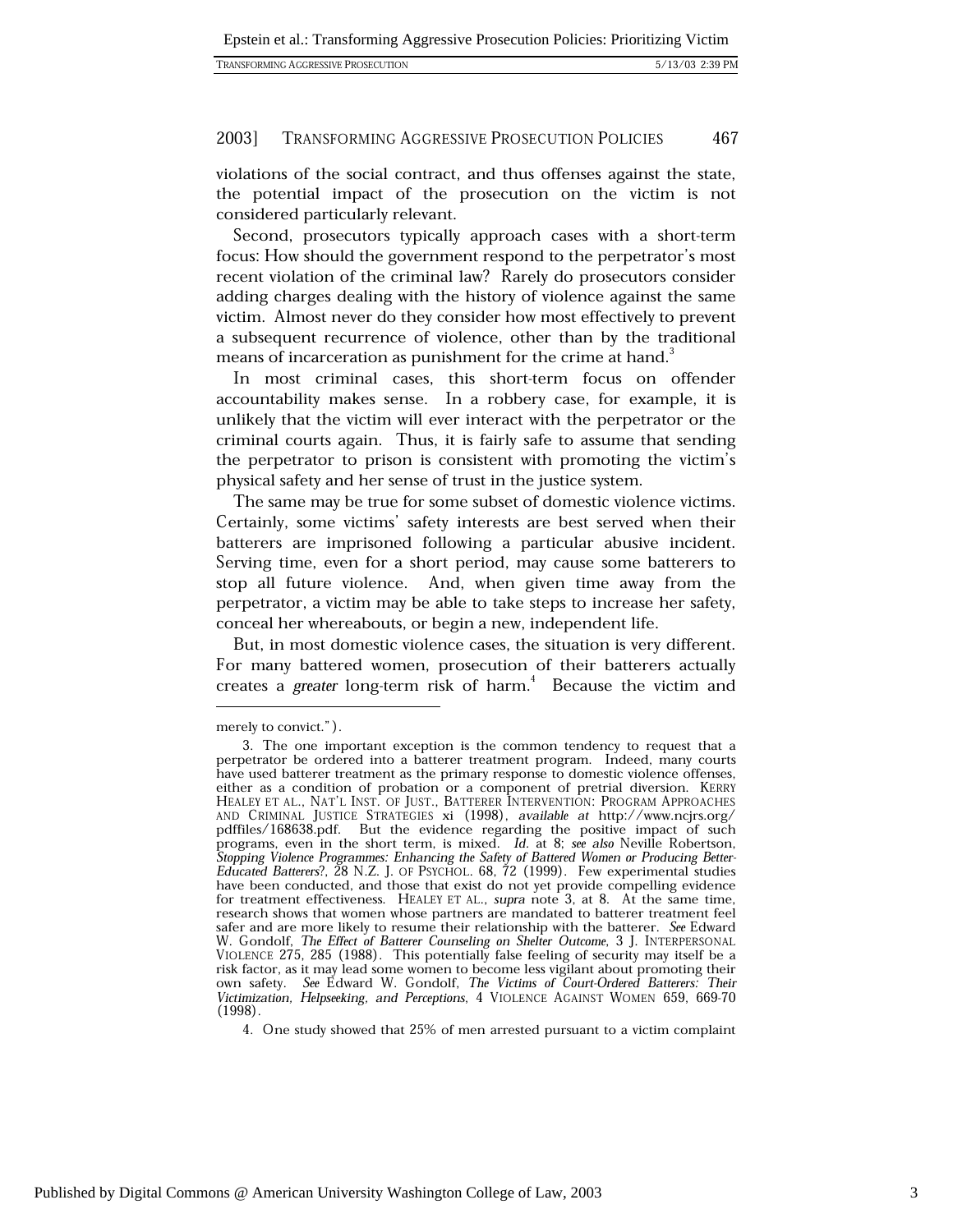perpetrator have been involved in a relationship, their contact may well continue beyond the perpetrator's incarceration. Indeed, domestic violence offenders typically receive shorter sentences than do defendants prosecuted for violence against a stranger, increasing even further the risk that a batterer will sustain a connection to the victim during his imprisonment and attempt to resume the relationship upon his release. Even if the relationship does not resume, the violence is likely to worsen, as the natural course of violent partnerships is often one of escalation, both in terms of the severity and frequency of abuse. Finally, the possibility of long-term, repeat abuse in domestic violence cases is heightened by the fact that many batterers blame the victim for their incarceration and seek retribution by committing further violence.

As a result, the short-term, narrow focus typically taken by prosecutors simply is not enough to assure a victim's long-term protection from abuse. The traditional approach fails to consider how a given prosecution might be affected by the larger context in which the violence occurs.

In addition, because many women fear the consequences that a prosecution might bring, they decline to cooperate with the government or request that the criminal charges against their

committed repeat violence against their partner even before the criminal case was resolved in court. David A. Ford, Preventing and Provoking Wife Battery Through Criminal Sanctioning: A Look at the Risks, in ABUSED AND BATTERED 191, 198 (Dean D. Knudsen & JoAnn L. Miller eds., 1991). Another showed a 22% reassault rate within three months of arrest. Lisa A. Goodman et al., Predicting Repeat Abuse Among Arrested Batterers: Use of the Danger Assessment Scale in the Criminal Justice System, 15 J. INTERPERSONAL VIOLENCE 63, 69-70 (2000).

<sup>5.</sup> This observation is based on the first author's personal experience in working with hundreds of clients in litigating domestic violence cases. See also Cheryl Hanna, The Paradox of Hope: The Crime and Punishment of Domestic Violence, 39 WM. & MARY L. REV. 1505, 1508 (1998) (noting the "unwillingness of judges to sentence domestic violence offenders to incarceration"); Kathleen J. Ferraro & Tascha Boychuk, The Court's Response to Interpersonal Violence: A Comparison of Intimate and Nonintimate Assault, in DOMESTIC VIOLENCE: THE CHANGING CRIMINAL JUSTICE RESPONSE 219 (Eve S. Buzawa & Carl G. Buzawa eds., 1992) (studying cases filed in Maricopa County, Arizona and concluding that people prosecuted for crimes of violence, whether against an intimate or nonintimate, are treated relatively leniently).

<sup>6.</sup> See, e.g., ANGELA BROWNE, WHEN BATTERED WOMEN KILL 68-69 (1987) (reporting that women who eventually killed their partners often expierienced an increasing severity of abuse); LENORE E. WALKER, THE BATTERED WOMAN 43-44 (1979) (explaining that without intervention, violent relationships can escalate to homicidal and suicidal levels).

<sup>7.</sup> See Edna Erez & Joanne Belknap, In their Own Words: Battered Women's Assessment of the Criminal Processing System's Responses, 13 VIOLENCE & VICTIMS 251, 252 (1998) ("Many battered women who attempt to use the system face a significant threat of retaliation.").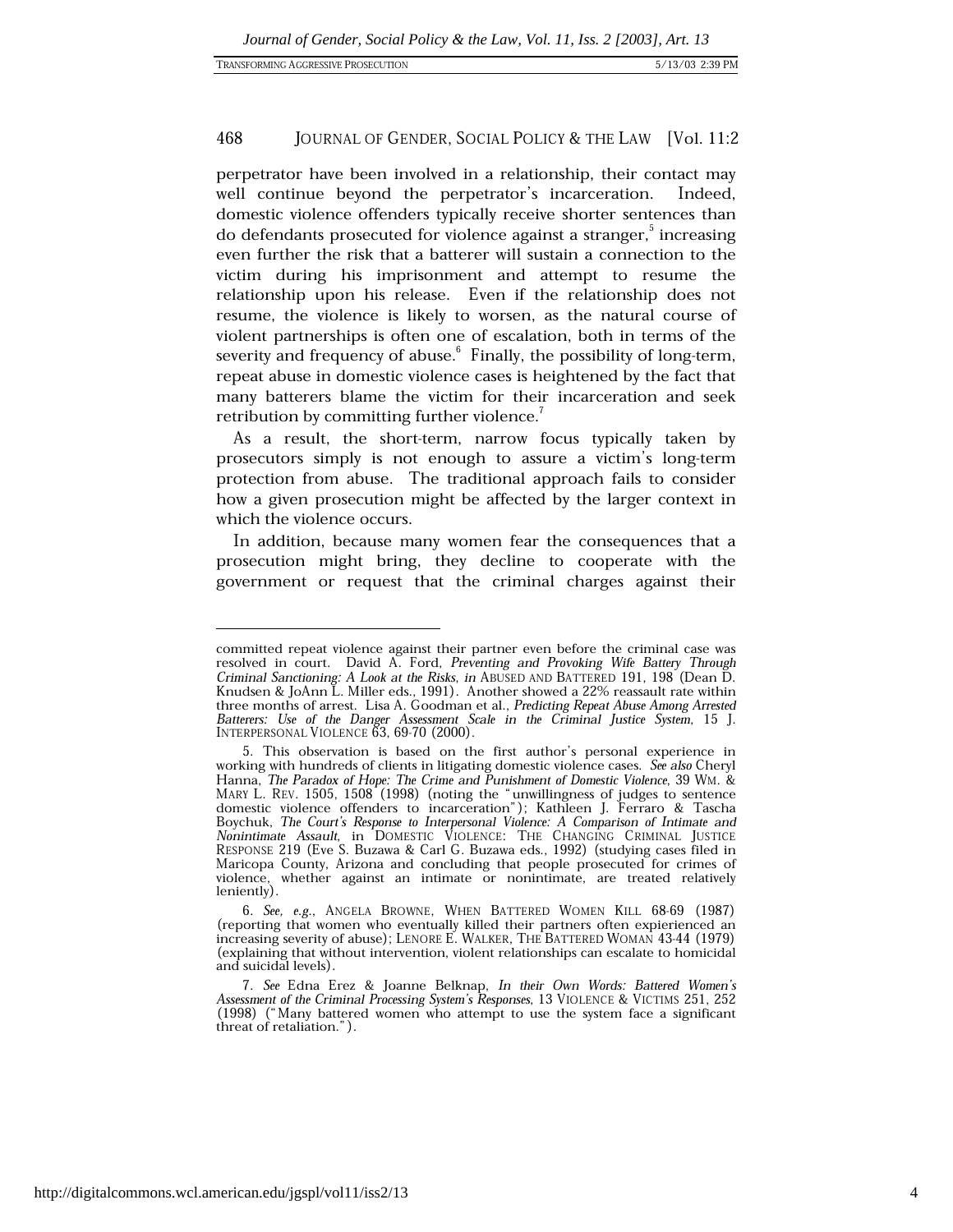|--|

batterer be dropped.<sup>8</sup> In a no-drop jurisdiction, a victim making such a request is likely to be refused, and may even be subpoenaed and forced to testify.

The resulting harm in such a case is twofold: the prosecution may have failed to make the victim safe from future attacks and, in addition, by coercing the victim's participation the state may have taught her to distrust the system.<sup>10</sup> Such a victim may be far less likely to contact police or prosecutors in the future, leaving her more trapped than ever in her violent home.<sup>11</sup> This notion is supported by empirical evidence suggesting that victims frequently avoid and subvert community interventions that fail to acknowledge the realities and intricacies of their lives. $12$  It receives further support from a study of victims who were reassaulted in the aftermath of a prosecution which found that 67% of those victims who wished to speak to prosecutors about the original case but were unable to do so failed to report the subsequent assault.<sup>13</sup>

Finally, extensive data, obtained in a wide variety of contexts, demonstrates a strong link between a person's perceptions of fair treatment and her sense of the overall legitimacy of governmental authority. The more she feels heard, understood, and treated with fairness and respect, the more likely it is that she will seek government assistance in the future.<sup>14</sup>

Given the likelihood that a battered woman will be re-victimized in the aftermath of any particular prosecution, it is crucial to focus on how to help her establish a strong relationship with system actors from the outset. Such a relationship could be an important factor in

<sup>8.</sup> See id. at 254 (explaining that research indicates that the principal reason women do not pursue prosecution of their batterers is fear of reprisal).

<sup>9.</sup> See generally Cheryl Hanna, No Right to Choose: Mandated Victim Participation in Domestic Violence Prosecutions, 109 HARV. L. REV. 1849, 1850-51 (1996) [hereinafter Hanna, No Right to Choose].

<sup>10.</sup> See id. at 1865 (explaining that the use of state power revictimizes the woman by subjecting her to a process over which she has no control).

<sup>11.</sup> See id.

<sup>12.</sup> See generally Phyllis L. Baker, And I Went Back: Battered Women's Negotiation of Choice, 26 J. CONTEMP. ETHNOGRAPHY 55, 67-70 (1997) (citing instances in which women claimed police ineffectiveness and rudeness—not money, children, or emotional connection with the batterer— as the basis for their decisions not to call police in response to subsequent incidents of violence).

<sup>13.</sup> See Gerald T. Hotaling & Eve Buzawa, The Response to Victim Preferences by the Criminal Justice System and the Reporting of Re-victimization, Address at the 7th International Family Violence Research Conference (July 25, 2001) (transcript on file with authors).

<sup>14.</sup> For an extensive review of the procedural justice literature as it applies in the domestic violence context, see Deborah Epstein, Procedural Justice: Tempering the State's Response to Domestic Violence, 43 WM. & MARY L. REV. 1843 (2002).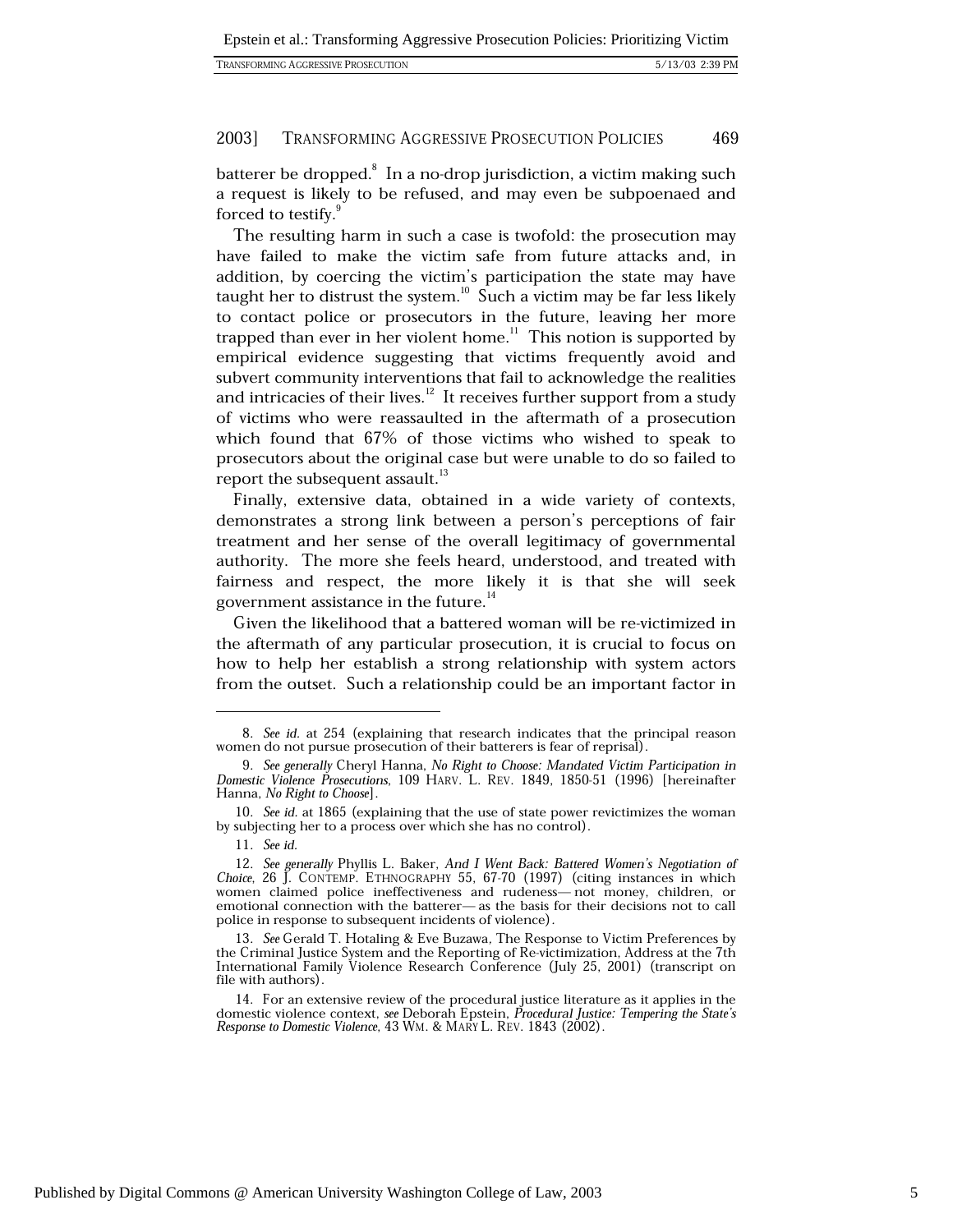persuading a woman to participate in the criminal justice system once again when subsequent assaults occur. This is essential, given that such participation has been shown to increase her physical safety.<sup>15</sup> To accomplish this goal, the government needs to expand its methods and vision of seeking justice in the area of intimate partner abuse. The state can only hope to effectively eradicate domestic violence crimes by reconceptualizing the victim's long-term wellbeing as a prosecutorial goal that is equally central as is offender accountability. If a district attorney can understand what a particular victim needs to achieve long-term safety, he or she can tailor the prosecution to best fit these needs, or at a minimum provide her with additional, complementary resources to help meet her needs.

An added benefit is that this focus on the victim in and of itself constitutes an intervention that may enhance her long-term safety by promoting her sense of autonomy and self-reliance, as well as her sense that others are on her side. This may ultimately prove important in helping her take steps to address the violence in her life and to recover from her abusive experiences.<sup>16</sup> Her autonomy also may be important in other ways. For example, one study found that victims who followed through with prosecution were less likely to experience subsequent violence, but only if they made the personal choice to participate.<sup>17</sup> This finding is supported by data demonstrating that interventions targeted to an individual's own perceptions of her relationship and her situation are more successful in eventually effecting change.<sup>18</sup>

The potential conflict between immediate offender accountability and long-term victim safety has led a handful of advocates and scholars to suggest that prosecutors should always cede decisional control over whether to proceed in a particular case to the victim.<sup>19</sup> But this approach would be deeply problematic at this particular

<sup>15.</sup> See David A. Ford & Mary Jean Regoli, The Preventive Impacts of Policies for Prosecuting Wife Batterers, in DOMESTIC VIOLENCE: THE CHANGING CRIMINAL JUSTICE RESPONSE 181, 204 (Eve S. Buzawa & Carl G. Buzawa eds., 1992).

<sup>16.</sup> See JUDITH L. HERMAN, TRAUMA AND RECOVERY: THE AFTERMATH OF VIOLENCE 133 (1992) (arguing that an intervention that takes power away from the victim hinders recovery, no matter how much the intervention appears to be in the victim's best interest).

<sup>17.</sup> See Ford & Regoli, supra note 15, at 194.

<sup>18.</sup> See generally Bess H. Marcus et al., Using the Stages of Change Model to Increase the Adoption of Physical Activity Among Community Participants, 6 AM. J. HEALTH PROMOTION 424, 426-28 (1992); James O. Prochaska et al., Standardized, Individualized, Interactive, and Personalized Self-Help Programs for Smoking Cessation, 12 HEALTH PSYCHOL. 399, 400  $(1993).$ 

<sup>19.</sup> See, e.g., Linda G. Mills, Killing Her Softly: Intimate Abuse and the Violence of State Intervention, 113 HARV. L. REV. 550, 611-12 (1999).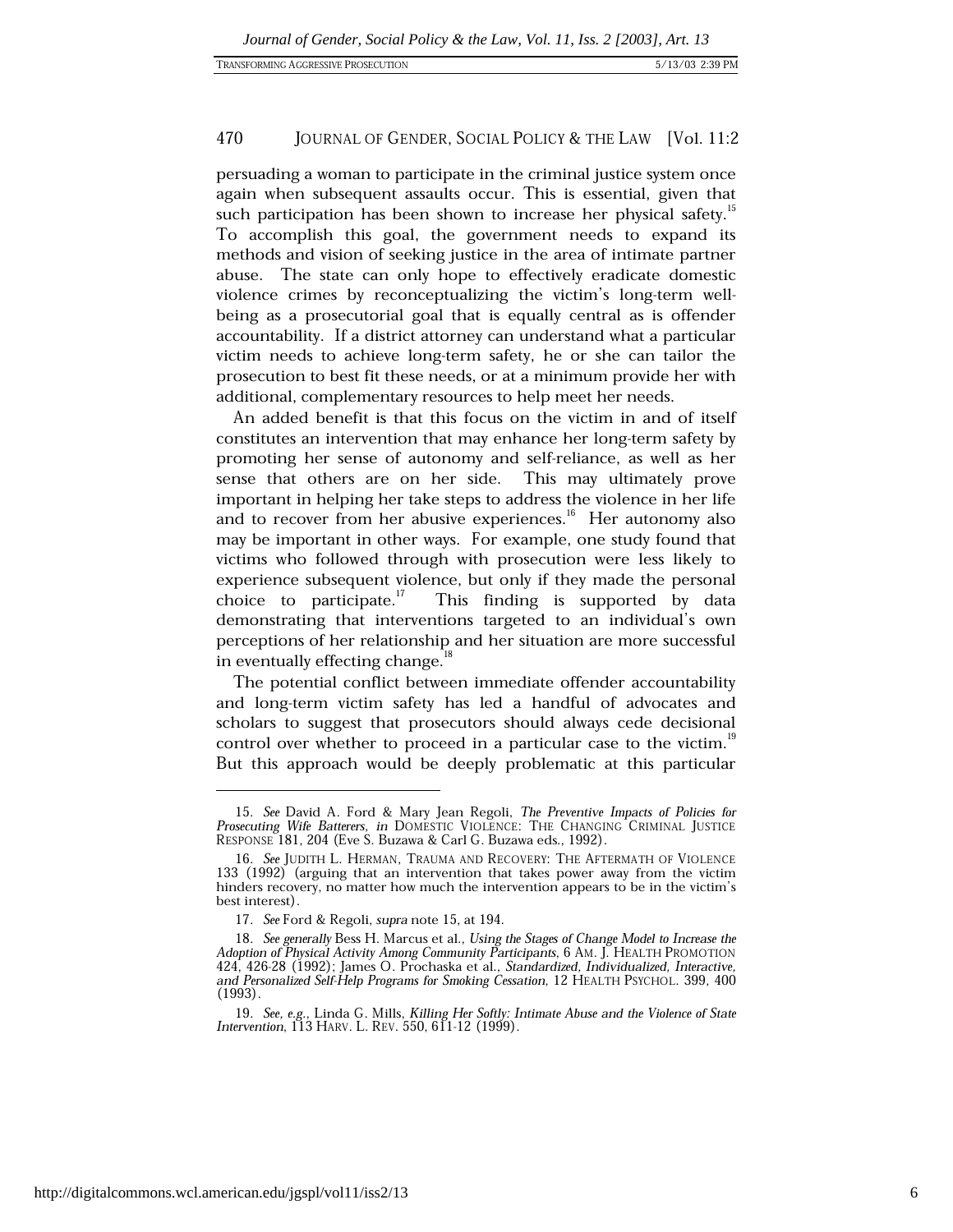moment in history.<sup>20</sup> While a decision to refrain from prosecution might best serve the victim's interests in some individual cases, domestic violence victims as a group cannot afford to return to a policy where prosecutors automatically drop cases at the victim's discretion. Such a policy cedes to perpetrators an enormous degree of control over the criminal justice process. All a batterer needs to do is coerce his victim—through violence or threats of violence—into asking the prosecutor to drop the charges against him. Once she does so, any risk of incarceration vanishes. At a time when victims still cannot rely on sufficient sources of assistance beyond the criminal justice system to help address the violence, aggressive prosecution, flawed as it is, remains the best and most practical option for many women.

There may come a time when options outside the criminal justice system become a more viable means of ending the violence in a victim's relationship. This could potentially be a point when the battered women's movement should choose to shift away from its growing dependence on the criminal justice system.

Given the current political climate, however, aggressive prosecution policies represent a valuable opportunity for meaningful change. Although the debate thus far has been framed in terms of choosing between no-drop prosecution policies as they have typically been implemented or returning to the laissez-faire prosecution philosophy of the past, both approaches are problematic. In an effort to avoid this polarization, this paper focuses on how aggressive prosecution policies might be reshaped to better serve the twin goals of long-term victim safety and offender accountability. The first of these goals requires an increased emphasis on the victim's personal context, both to tailor the justice system's response to meet her safety needs and also, when possible, to facilitate her cooperation with the prosecution. Both of these approaches have been shown to increase her physical safety.<sup>21</sup> Overall, we hope to help the government become more classically feminist in its approach to domestic violence, by bringing into acute focus the importance of considering the particular circumstances of individual women's lives.

Although promoting long-term victim safety to the status of a central prosecutorial goal is a fairly radical notion, we suggest a

<sup>20.</sup> For an insightful discussion of no-drop prosecution policies within a framework of feminist theory, see generally Hanna, No Right to Choose, supra note 9.

<sup>21.</sup> See Ford & Regoli, supra note 15, at 201 ("|V|ictims who are permitted to drop but follow through with prosecution have less than a 10% chance of being battered again within six months of settlement.").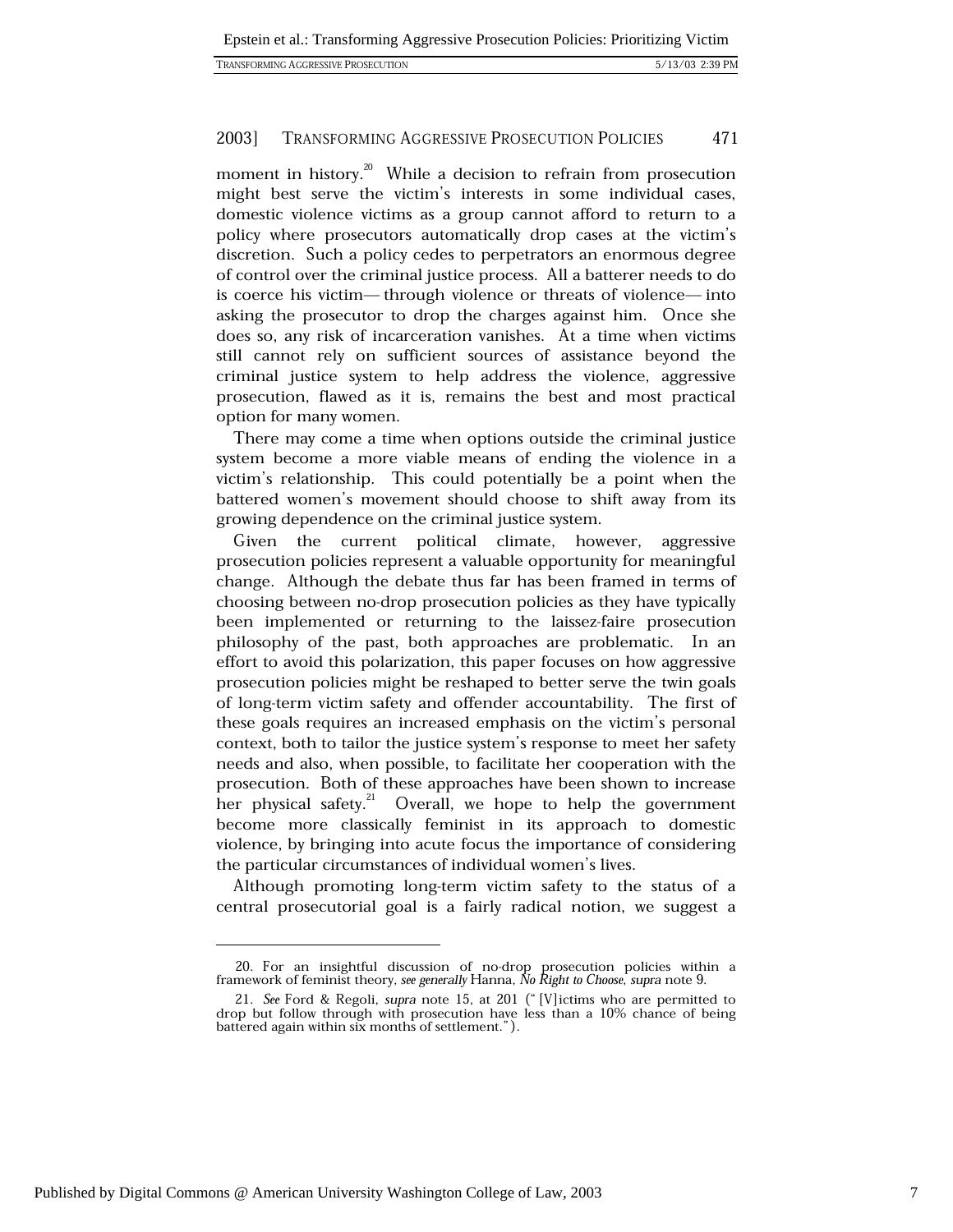package of relatively modest reforms that could substantially improve the conventional approach. Together, these reforms may be thought of as a system of tools to promote "prosecution-in-context" — ways in which the government can respond more flexibly to an individual victim based on a comprehensive understanding of the psychological, relational, and socio-cultural contexts in which she is operating. To this end, the next section considers several contextual factors that often influence battered women's experiences of, and decisions about, the violence in their lives.

# II. INTIMATE PARTNER VIOLENCE AND THE CONTEXT OF WOMEN'S LIVES

Victims of intimate partner violence use a wide variety of strategies to stop or escape from the violence, ranging from attempts to reason with an abuser to fighting back, calling the police, seeking help from a shelter, or cooperating with a criminal prosecution.<sup>22</sup> Battered women's strategies—including their actions and wishes with respect to the criminal justice system— are likely to shift over time as other factors in their life situation change.

This range of factors is best explored through an ecological or contextual lens that considers the multiple contexts that influence women's thinking and behavior. These contexts can be understood as a series of concentric circles, starting from the tightest circle around the woman and then moving outward. That first circle represents the individual level (e.g., the woman's mental and physical health); the second represents the relational level (e.g., her relationship with her partner, family members, and friends); the third circle represents the (e.g., religious, work-related, ethnic, community level and neighborhood communities); the fourth represents the institutional level (e.g., the woman's perceptions of the police, the court, and other potential help sources); and the outermost circle represents cultural identification and beliefs (e.g., religion and ethnic identity).<sup>23</sup> Factors at each of these levels influence women's desire and ability to cooperate with the criminal prosecution of their abusive partners.

A "prosecution-in-context" approach would require prosecutors to incorporate these aspects into their work with victims of domestic

<sup>22.</sup> Lisa A. Goodman et al., The Intimate Partner Violence Strategies Index: Development and Application, in 9 VIOLENCE AGAINST WOMEN 163, 163-64 (2003).

<sup>23.</sup> Mary Ann Dutton, Battered Women's Strategic Response to Violence: The Role of Context, in FUTURE INTERVENTIONS WITH BATTERED WOMEN AND THEIR FAMILIES 105, 111-12 (Jeffrey L. Edleson & Zvi C. Eisikovits eds., 1996). Although Dutton places socioeconomic status and resources in the outermost circle, we see it as cutting across the levels, integrally a part of each.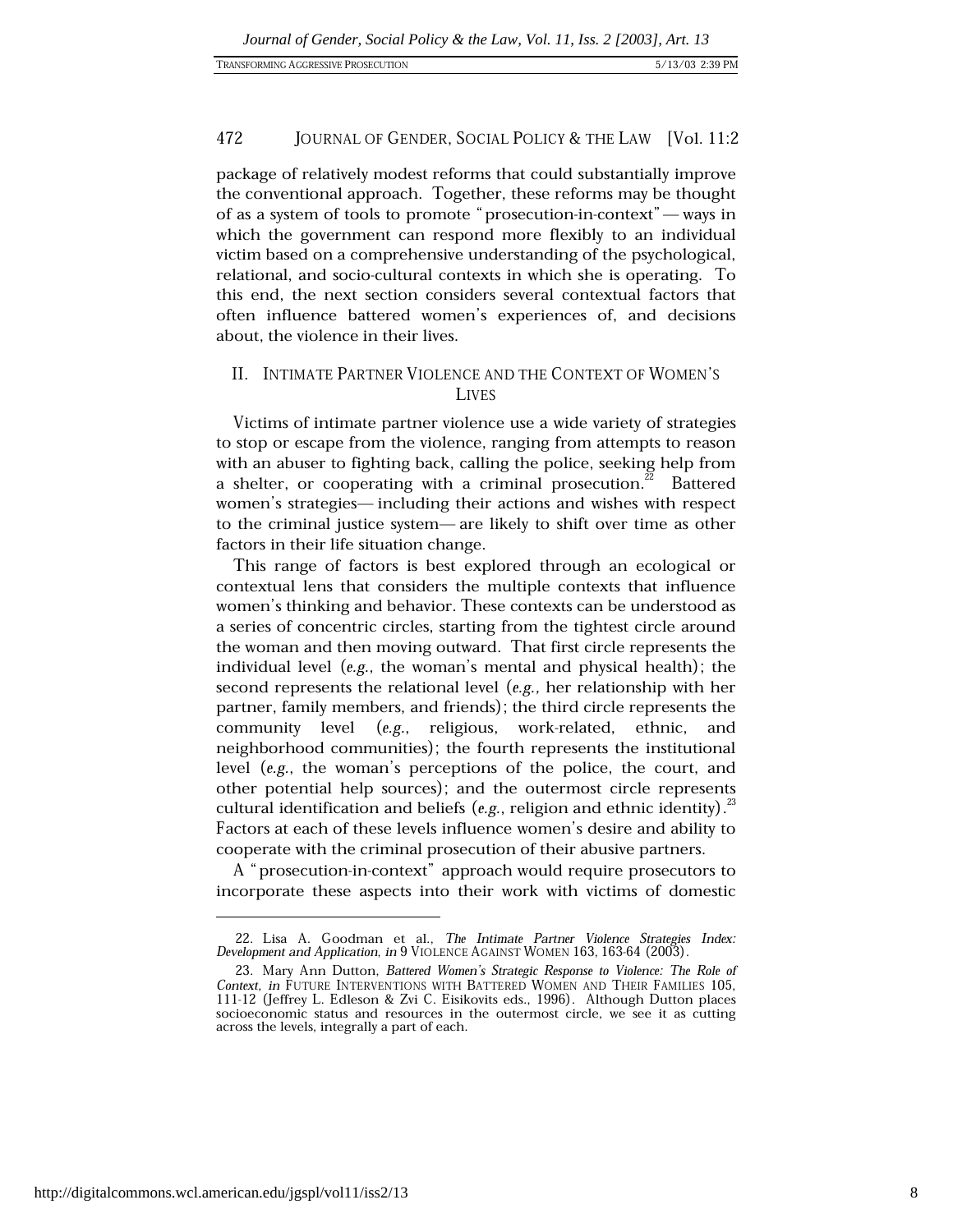| <b>TRANSFORMING AGGRESSIVE PROSECUTION</b> | /13/03 2:39 PM |
|--------------------------------------------|----------------|

violence. By acknowledging and addressing the broad scope of victims' concerns, rather than focusing narrowly on obtaining a conviction as rapidly as possible, prosecutors may be in a better position to facilitate victims' long-term safety. To do so, they must develop methods for learning about victim concerns at each ecological level, as well as techniques for responding to these concerns in ways that increase women's engagement with the system. Otherwise, prosecutors risk exacerbating victims' sense of isolation and alienation, losing their trust, and, in the long run, failing to assist them in stopping the violence. Several of these essential victim concerns are reviewed below.

# A. Individual Factors

### **Physical Health** 1.

Abused women suffer a wide range of injuries, ranging from bruises, cuts and scrapes to sprains, burns, broken teeth and bones, dislocations, internal injuries, wounds from knives or guns, and permanent disfigurement or brain damage. $^{24}$  These types of injuries can have a tremendous impact upon a victim's willingness and ability to participate in a prosecution. For example, the physical demands of making frequent trips to court or of even leaving the house may be difficult or impossible for some injured women to manage. Permanent damage resulting from the abuse also serves as a constant reminder of the violence, often increasing any fear of retribution for justice system involvement. Women injured in intimate physical areas understandably may have difficulty discussing these injuries with prosecutors, judges, or in front of a courtroom audience; they also may be reluctant to permit the collection of photographs or other documentary evidence. Women who do manage to allow such personal intrusions may find that their openness comes back to haunt them with shame and embarrassment later if, for example, they apply for certain credentials (such as becoming a child care provider) which require extensive background checks and surveys of criminal

<sup>24.</sup> See Martina J. Acevedo, Battered Immigrant Mexican Women's Perspectives Regarding Abuse and Help-Seeking, 8 J. MULTICULTURAL SOC. WORK 243, 257 (2000) (stating that women reported being slapped, having their hair pulled, being hit with objects, being punched in the stomach, having their heads slammed into the floor and walls, being choked, being beaten so severely that their vision was impaired, and being whipped with a butcher's knife); see also Sandra K. Burge, Violence Against Women as a Health Care Issue, 21 FAM. MED. 368, 370 (1989) (noting that the result of physical abuse ranges from minor bruises to death); Helene Jackson et al., Traumatic Brain Injury: A Hidden Consequence for Battered Women, 33 PROF'L PSYCHOL. RES. & PRAC. 39, 43 (2002).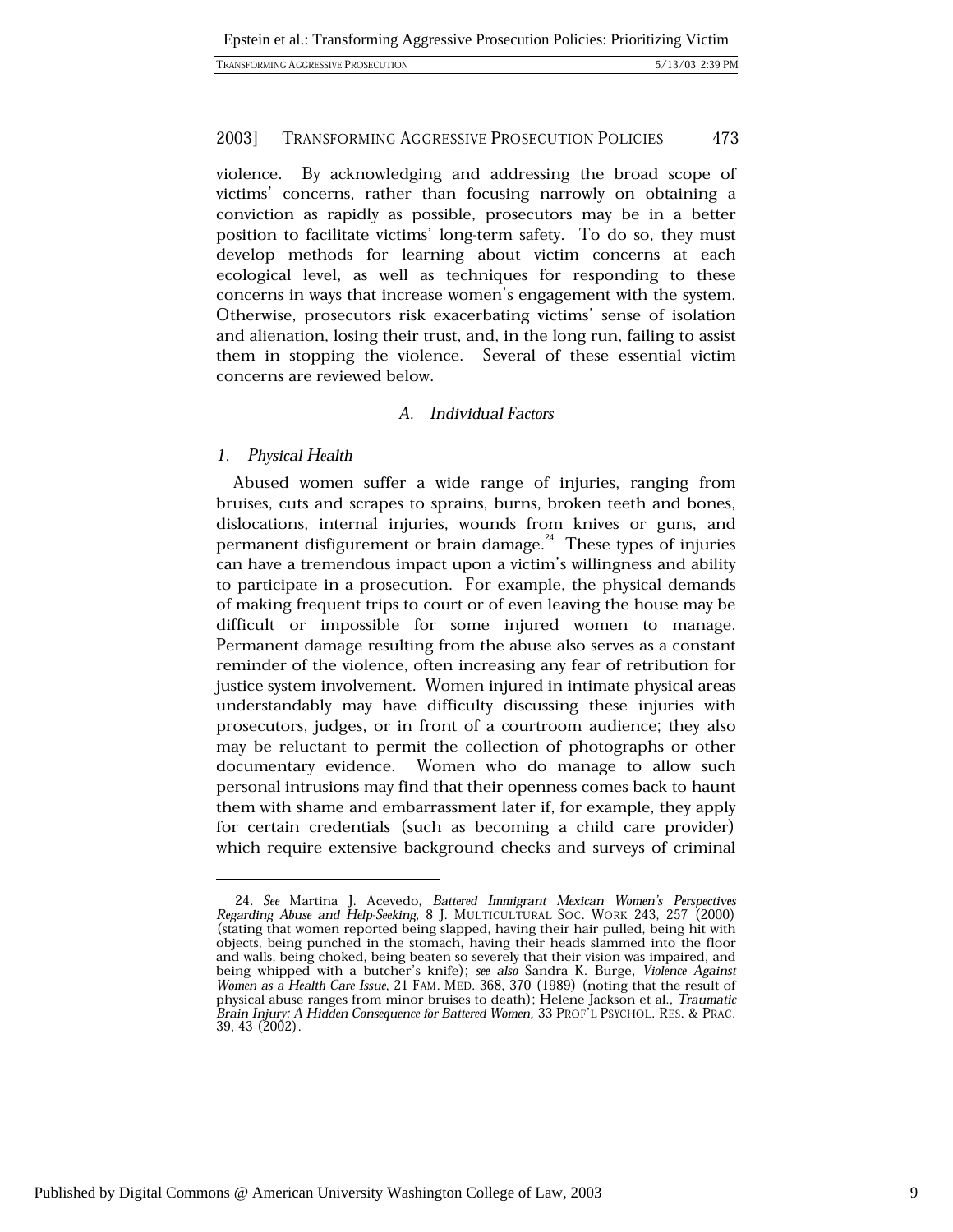documents in the public record.<sup>25</sup>

Thus, the injuries an abuse victim sustains, and the impact they have on her physical mobility, could substantially influence her decision about whether to pursue a conviction.

### 2. Mental Health

Victims of domestic violence often suffer a broad range of psychological difficulties including depression, post-traumatic stress disorder ("PTSD"), extreme anxiety, and substance abuse.<sup>26</sup> For example, one study of victims involved in prosecutions of their abusive partners found that nearly 80% suffered from clinically diagnosable depression.<sup>27</sup> Given that depressive symptoms include a generalized sense of hopelessness, low levels of energy, interest and motivation, and even thoughts of suicide, $^{28}$  prosecutors must consider that a number of their clients may have difficulty mustering and maintaining the energy, focus, and enthusiasm necessary for a long court process. Furthermore, many depressed victims may feel that the court system has little to offer them, given their own sense of helplessness about their situation.

Symptoms of PTSD are also common. One study of victims involved in the criminal court system found that almost 40% met formal diagnostic criteria for PTSD.<sup>29</sup> Victims experiencing PTSD may have extreme difficulty concentrating, feel constantly on guard or jumpy, and experience unpredictable outbursts of rage.<sup>30</sup> Also, when confronted with reminders of the abuse, battered women with

27. Goodman, Obstacles to Victims' Cooperation, supra note 26, at 435.

<sup>25.</sup> Interview with Lorraine Chase, Supervisor of Victim/Witness Advocates Program, in Washington, D.C. (May 16, 2002).

<sup>26.</sup> See Diane Follingstad et al., Factors Moderating Physical and Psychological Symptoms of Battered Women, 6 J. FAM. VIOLENCE 81, 92 (1991) (noting that psychological affects of abuse, such as stress and anxiety, may be present whether or not a woman suffers physical injuries); see also Nadine J. Kaslow et al., Factors that Moderate the Link Between Partner Abuse and Suicidal Behavior in African American Women, 66 J. CONSULTING & CLINICAL PSYCHOL. 533, 537 (1998) (reporting that domestic abuse is often associated with high levels of distress, hopelessness, and alcohol and drug use); Lisa Goodman et al., Obstacles to Victims' Cooperation With the Criminal Prosecution of Their Abusers: The Role of Social Support, 14 VIOLENCE & VICTIMS 427, 428<br>(1999) [hereinafter Goodman, Obstacles to Victims' Cooperation]; Anita Kemp et al., Post Traumatic Stress Disorder (PTSD) in Battered Women: A Shelter Example, 4 J. TRAUMATIC STRESS STUD. 137, 143-44 (1991).

<sup>28.</sup> See generally AM. PSYCHIATRIC ASS'N, DIAGNOSTIC AND STATISTICAL MANUAL OF MENTAL DISORDERS 327 (4th ed. 2002) [hereinafter DSM IV] (describing symptoms of depression).

<sup>29.</sup> Mary Ann Dutton et al., Court-Involved Battered Women's Responses to Violence: The Role of Psychological, Physical, and Sexual Abuse, 14 VIOLENCE & VICTIMS 89, 97  $(1999)$ 

<sup>30.</sup> DSM IV, supra note 28, at 428.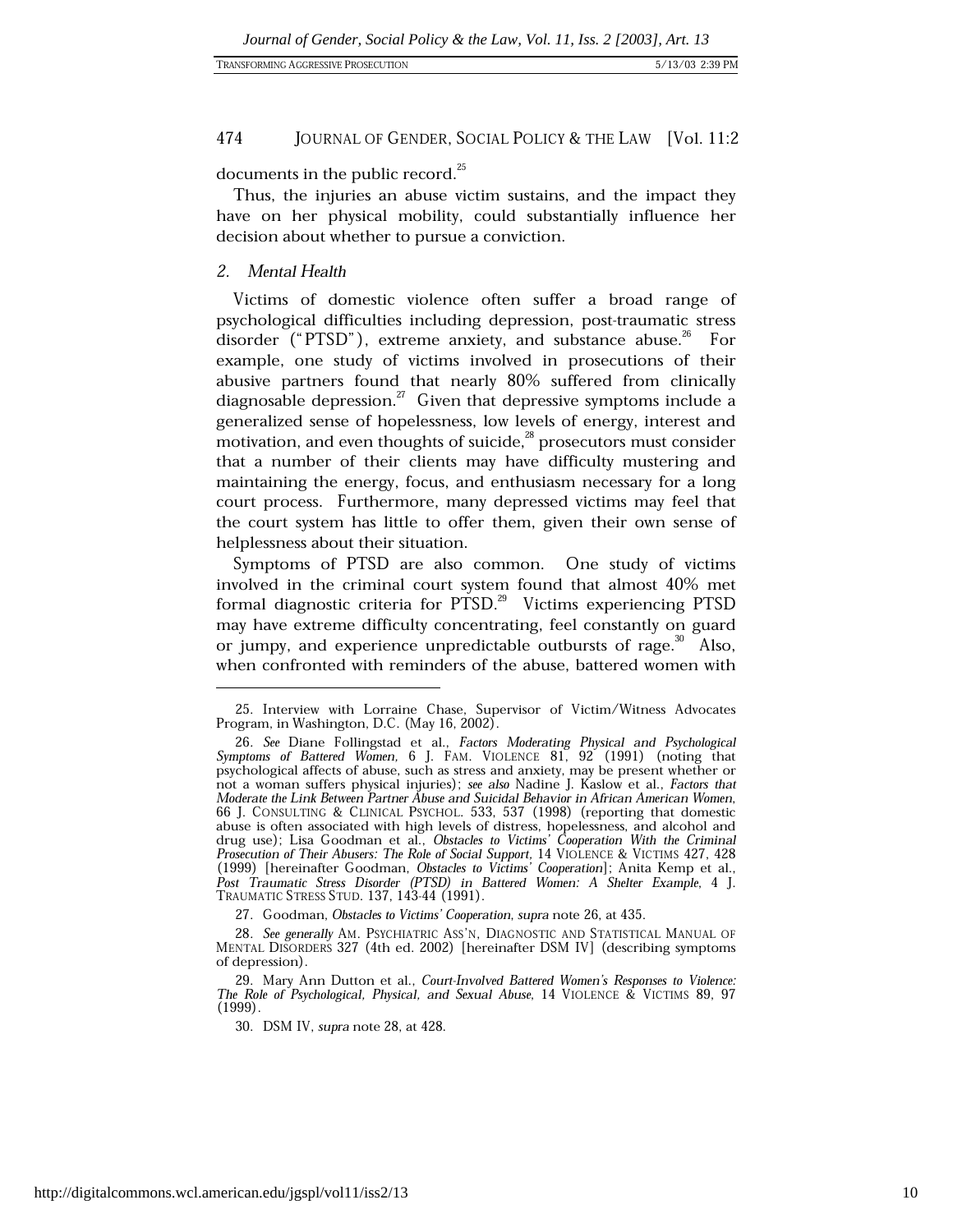PTSD often experience flashbacks that make them feel as though they are actually reliving the trauma.<sup>31</sup> In the moment, these flashbacks are extremely overwhelming and frightening. They may also be accompanied by night terrors or repeated, disturbing memories, thoughts, or images of traumatic incidents.<sup>32</sup> In reaction, victims typically go to great lengths to avoid situations that remind them of the abuse.

It is no wonder, then, that going through the criminal court process may exacerbate these symptoms. Repeatedly coming to court or having to discuss the abuse to attorneys and others may be very difficult for a victim who is trying to avoid thinking about the brutality she has experienced. Similarly, seeing her abuser, particularly if she has to testify in front of him, may be enough to One woman described her trigger frightening flashbacks. experiences as follows:

That little stretch of hallway [to the courtroom] is like a long twoor three-mile walk, because the closer you get to the courtroom that you're going to, you have shortness of breath.... You're going to have to relive that incident, that abuse .... You're going to have to tell it. You're going to have to see the abuser. It's a big mental and physical setback to go, and you have to have the courage to do it . . . I was very afraid. There were times I went through anger, intense anger . . . there [were] times I sat there and I cried  $33$ 

As psychiatrist Judith Herman comments, "[i]f one set out by design to devise a system for provoking intrusive post-traumatic symptoms, one could not do better than a court of law."<sup>34</sup>

Many battered women with PTSD also experience an emotional numbness, that is, a distancing from their feelings. This may make it easier to handle confrontations with reminders of the abuse, but it also can make victims appear unconcerned in court. Sometimes, victims can even "check out."<sup>35</sup> Without even realizing it, they can dissociate from what is happening and become unresponsive. As one

<sup>31.</sup> See Kemp et al., supra note 26, at 138 (reviewing studies of battered women with PTSD showing that victims psychologically reexperience the trauma).

<sup>32.</sup> DSM IV, supra note 28, at 428.

<sup>33.</sup> Arlene N. Weisz, Legal Advocacy for Domestic Violence Survivors: The Power of an Informative Relationship, 80 FAMS. IN SOC'Y 138, 144 (1999) [hereinafter Weisz, Legal Advocacy].

<sup>34.</sup> HERMAN, supra note 16, at 72.

<sup>35.</sup> See Karla Fischer & Mary Rose, When "Enough is Enough": Battered Women's Decision Making Around Court Orders of Protection, 41 CRIME & DELINQ. 414, 419 (1995) (remarking that the court experience is so devastating that it can produce a traumatic dissociative reaction").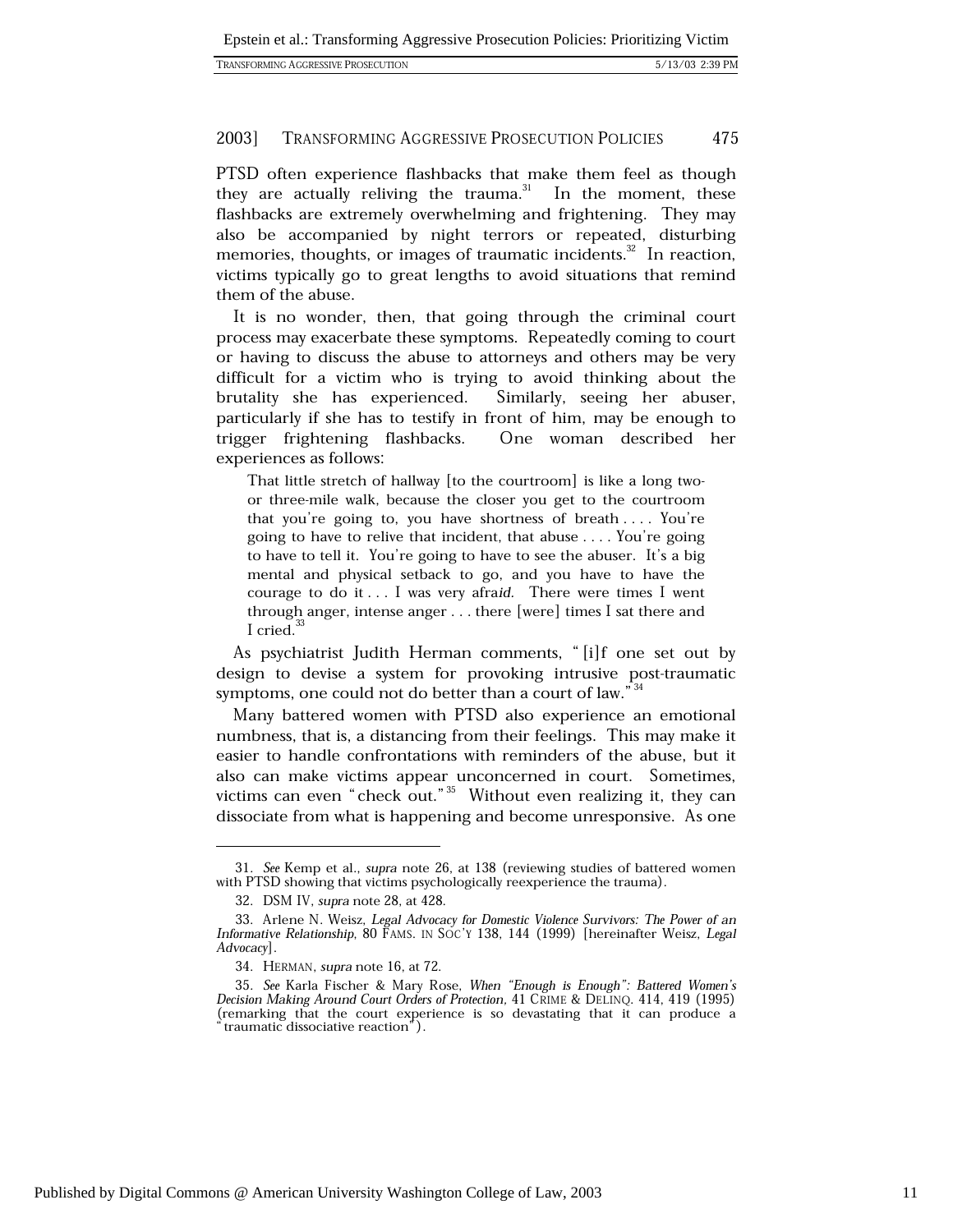woman described it: "I really didn't know if I was going to be able to handle it  $\dots$ . When I walked in there and I sat down, that was me physically in there, but that was not me... I was not there that day . . . I was scared to death."  $36$  In these ways, PTSD interferes with women's desire to cooperate with the prosecution, as well as their ability to do so.

# **B.** Relational Factors

# 1. Potential for Physical Retaliation by the Batterer

A substantial number of women express fear that their batterer will retaliate with more violence if they continue with prosecution. $37$  In one study, participants rated "fear of the batterer" as the number one reason they were unwilling to cooperate with the government.<sup>38</sup> For many victims, the safety of children, family, or friends also may be an overriding concern.<sup>39</sup>

These concerns are not unfounded. Battered women are most likely to be killed while taking steps to end the relationship with the abuser or while seeking help from the legal system<sup>40</sup> and at least  $30\%$ of all battered women who pursue legal action are reassaulted during the process of prosecution.<sup>41</sup> Many batterers have kidnapped their victims and seriously injured or even killed them to prevent them from testifying in court<sup>42</sup>— a graphic reminder that the justice system often is unable to protect victims from harm. Even perpetrator incarceration may be insufficient to remove this risk, because in some instances, an abuser's friends or family may seek revenge for his

<sup>36.</sup> Id.

<sup>37.</sup> See Barbara Hart, Battered Women and the Criminal Justice System, in DO ARRESTS AND RESTRAINING ORDERS WORK? 98, 99 (Eve S. Buzawa & Carl G. Buzawa eds., 1996); see also Erez & Belknap, supra note 7, at 259 (reporting one study in which nearly half of victims dropped their complaint against their abuser, most commonly because of fear for their safety).

<sup>38.</sup> Erez & Belknap, supra note 7, at 260.

<sup>39.</sup> See BROWNE, supra note 6, at 66 (explaining that often, an abuser not only threatens the victim, but also the people she might go to for help, such as relatives or friends).

<sup>40.</sup> See id. at 114 (stating that the abuser's violence often increases after separation); see also Geraldine Butts Stahly, Battered Women: Why Don't They Just Leave?, in LECTURES ON THE PSYCHOLOGY OF WOMEN 289, 301 (Joan C. Chrisler et al. eds, 2d ed. 2000) [hereinafter Stahly, Battered Women] (relaying that the U.S. Department of Justice found that 70% of violence occurred when the women had already ended the relationship).

<sup>41.</sup> Ford & Regoli, supra note 15, at 195 (asserting that according to research conducted, allowing the victims to drop prosecutions resulted in the lowest rate of pre-settlement violence).

<sup>42.</sup> See Hart, supra note 37, at 100-01.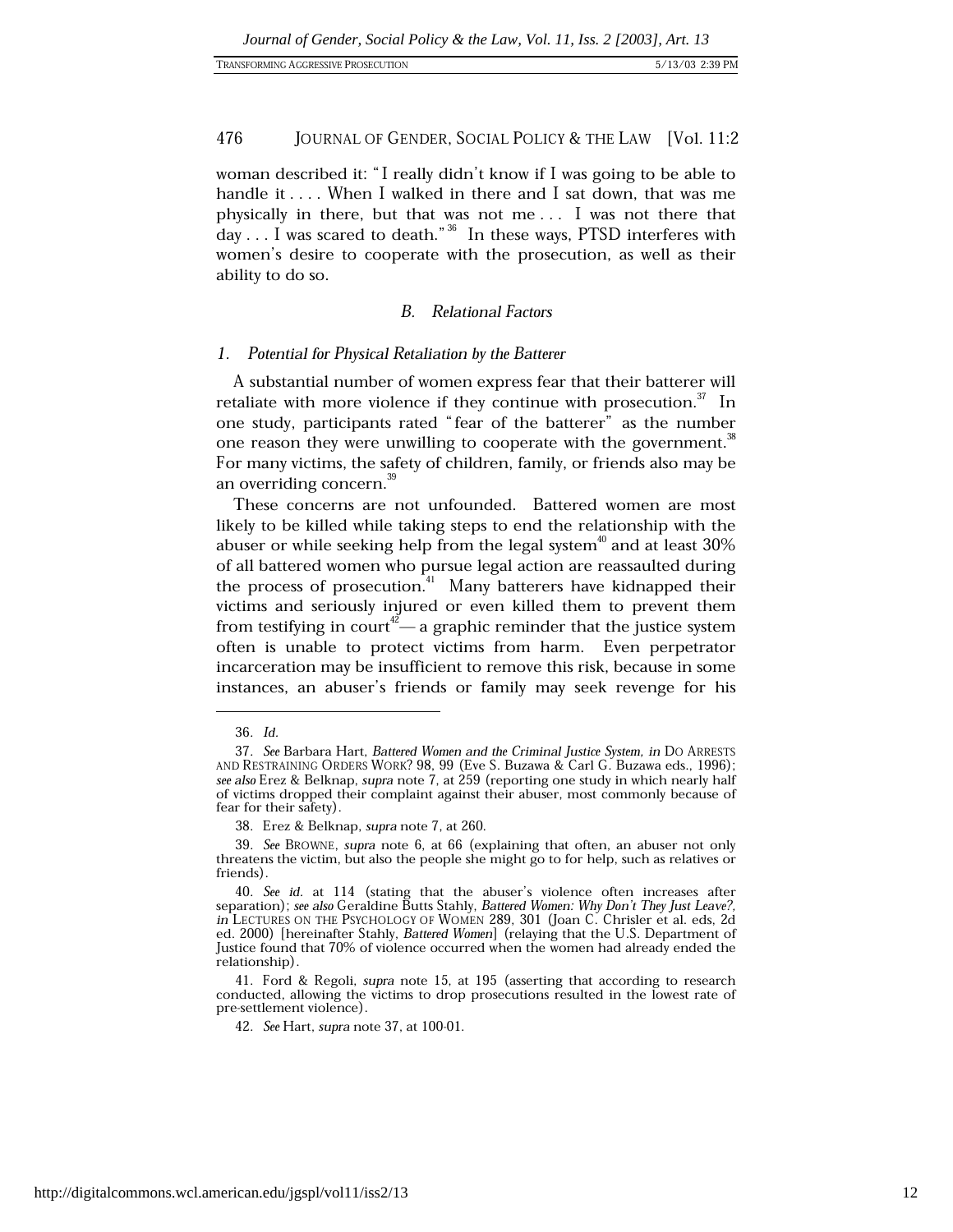| <b>TRANSFORMING AGGRESSIVE PROSECUTION</b> | 5/13/03 2:39 PM |
|--------------------------------------------|-----------------|

arrest or attempt to prevent a victim from testifying.<sup>43</sup>

Despite their fears of retaliatory abuse, however, many women wish to have their abusive partners convicted precisely because of the level of violence. For example, an unpublished study of battered women involved in the prosecution of their batterers found that the more severe the physical abuse and the greater the victim's perception of future risk to herself, her children, or her significant others, the more likely it was that she would desire a conviction.<sup>44</sup> Another study also found that the severity of physical abuse predicted victims' cooperation and follow-through with prosecution.<sup>4</sup>

These findings suggest that victims are aware of the potential help the court system can provide. It appears, however, that their inclination to use the justice system is appropriately tempered by their sense of what actions would be most helpful and least risky given their own particular situation.

### 2. Dependency on Batterer for Resources

Victims may be vulnerable to batterer retaliation through a variety of means beyond physical violence. For instance, a victim may be dependent upon her partner for money, health care, childcare, transportation, or housing. $^{46}$ A study of women seeking civil protection orders in Washington, D.C., found that 28% were dependent on their partner for help with child care, 26% for food or clothing, 18% for transportation, 15% for a place to live or money for rent, and 5% for medical insurance.<sup>47</sup>

A victim who takes overt steps to address the violence runs the risk that her partner will cut off financial support or remove her or the children from his health care policy.<sup>48</sup> Even when ordered to provide

<sup>43.</sup> Interview with Lorraine Chase, Supervisor of Victim/Witness Advocates Program, D.C. U.S. Attorney's Office, in Washington, D.C. (Sept. 26, 2001).

<sup>44.</sup> See Margret E. Bell et al., Understanding Domestic Violence Victims' Decision-making in the Justice System: Predicting Desire for a Criminal Conviction 15 (2003) (unpublished manuscript, on file with authors).

<sup>45.</sup> See Richard J. Gelles, Abused Wives: Why do they Stay?, 38 J. MARRIAGE & FAM. 659, 661-62 (1976).

<sup>46.</sup> See id. at 663-64.

<sup>47.</sup> Margret E. Bell & Lisa A. Goodman, Unpublished Data: Supporting Battered Women Involved With the Court System: An Evaluation of a Law School-Based Advocacy Intervention (2001) [hereinafter Bell & Goodman, Unpublished Data] (on file with authors); see also generally Margret E. Bell & Lisa A. Goodman, Supporting Battered Women Involved with the Court System: An Evaluation of a Law School-Based<br>Advocacy Intervention, 7 VIOLENCE AGAINST WOMEN 1377 (2001) [hereinafter Bell & Goodman, Supporting Battered Women].

<sup>48.</sup> See Rachel Rodriguez, Perception of Health Needs by Battered Women, 12 RESPONSE TO THE VICTIMIZATION OF WOMEN AND CHILDREN 22, 23 (1989); see generally Geraldine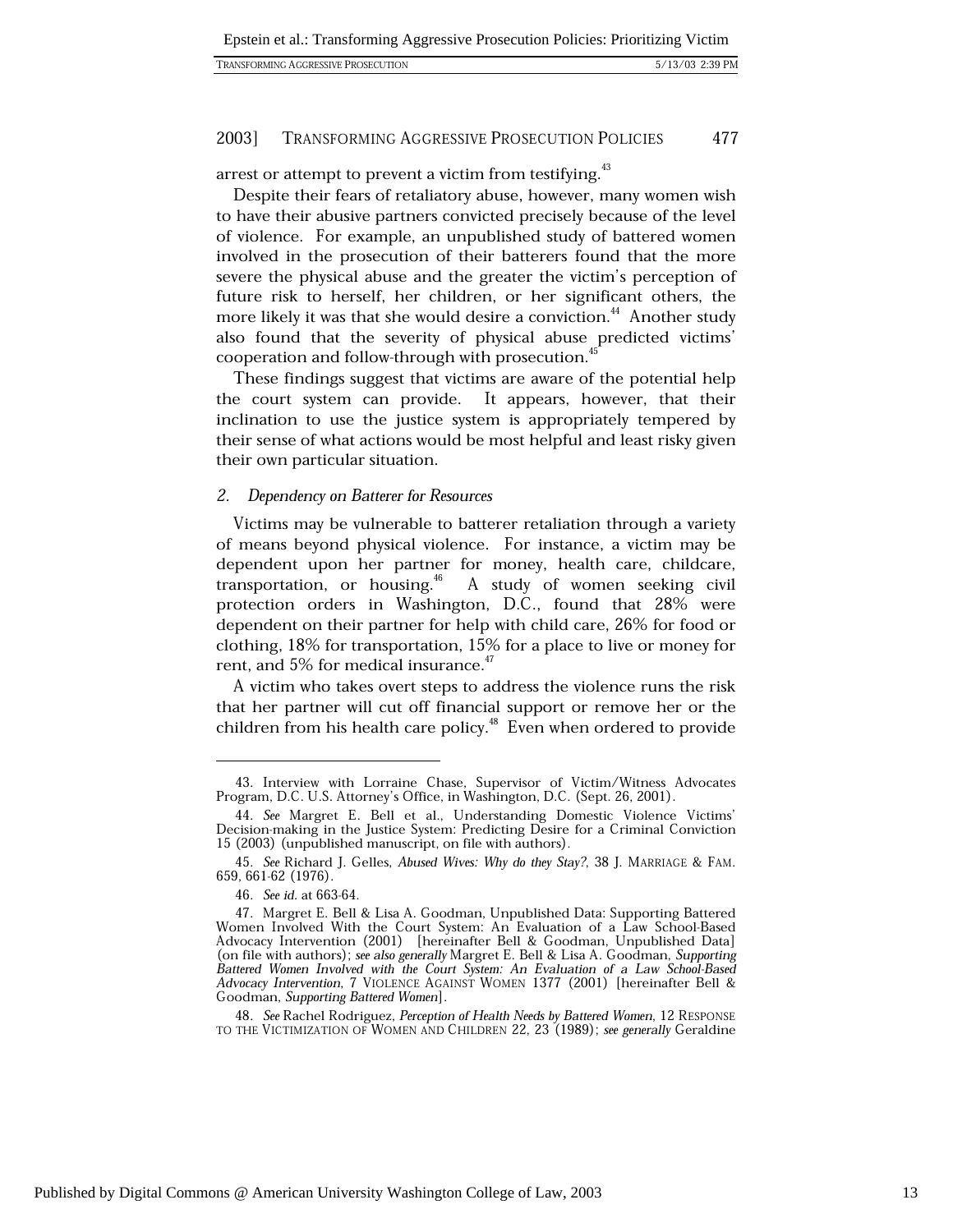spousal or child support by the court, many batterers refuse to make payments or delay doing so for long periods of time.<sup>49</sup> Other perpetrators refuse to assist with childcare or to provide access to transportation, intentionally interfering with the victim's ability to maintain employment or interpersonal relationships.<sup>50</sup> Still others force the victim to move out of the house or apartment they share. leaving her homeless.<sup>51</sup> Such difficulties may be even more likely to arise if the relationship terminates or the batterer is imprisoned, both possible consequences of court involvement.

Immigrant women may be particularly vulnerable to retribution, as their residency status may depend on their relationship with the batterer. Her partner's conviction for a domestic violence offense may make him subject to deportation, thus leaving her own petition for legal residency in jeopardy<sup>52</sup> or, in retaliation for court involvement, he may decline to sponsor the victim for citizenship or threaten to inform immigration authorities of her illegal status, thereby increasing her own risk of deportation.<sup>53</sup> For example, one woman described how her husband "would say that [law enforcement] would take me back to Mexico and not give me help because I didn't have papers. I would get scared. Life with him and

Butts Stahly, Women with Children in Violent Relationships: The Choice of Leaving may Bring the Consequence of Custodial Challenge, 2 J. AGGRESSION, MALTREATMENT & TRAUMA 239, 240 (1999) [hereinafter Stahly, Women with Children in Violent Relationships] (asserting that when the woman leaves the relationship, the man's fear of loss of control and diminished power are acute, thus lending to an escalation of violence and harassment).

<sup>49.</sup> This observation is based on the first author's personal experience in working with hundreds of clients litigating domestic violence cases. See also Sarah M. Buel, Domestic Violence and the Law: An Impassioned Exploration for Family Peace, 33 FAM. L.Q. 719, 743 (1999) (noting that batterers often use nonpayment of child support as a means of harassing the victim and forcing her to return because of a lack of financial resources); Anna Marie Smith, The Sexual Regulation Dimension of Contemporary Welfare Law: A Fifty State Overview, 8 MICH. J. GENDER & L. 121, 155-56  $(2002)$  (reporting that where an absent father does assist financially, he is also more likely to demand an increased role in the child's life-a harmful occurrence if the father is abusive).

<sup>50.</sup> See generally Ola W. Barnett, Why Battered Women do not Leave, Part 2: External Inhibiting Factors – Social Support and Internal Inhibiting Factors, 2 TRAUMA, VIOLENCE & ABUSE 3, 5 (2001) (noting that batterers tend to isolate their victims from common sources of social support); Linda E. Rose et al., *The Role of Social Support and Family Relationships in Women's Responses to Battering*, 21 HEALTH CARE FOR WOMEN INT'L 27, 34 (2000) (describing abusers' methods of isolating their victims from others, such as erasing phone messages).

<sup>51.</sup> Bell & Goodman, Unpublished Data, supra note 47.

<sup>52.</sup> See Tien-Li Loke, Note, Trapped in Domestic Violence: The Impact of United States Immigration Laws on Battered Immigrant Women, 6 B.U. PUB. INT. L.J. 589, 615-16 (1997) (noting that although the Violence Against Women Act has reduced the scope of this problem, it has not been eliminated entirely).

<sup>53.</sup> See Acevedo, supra note 24, at 264.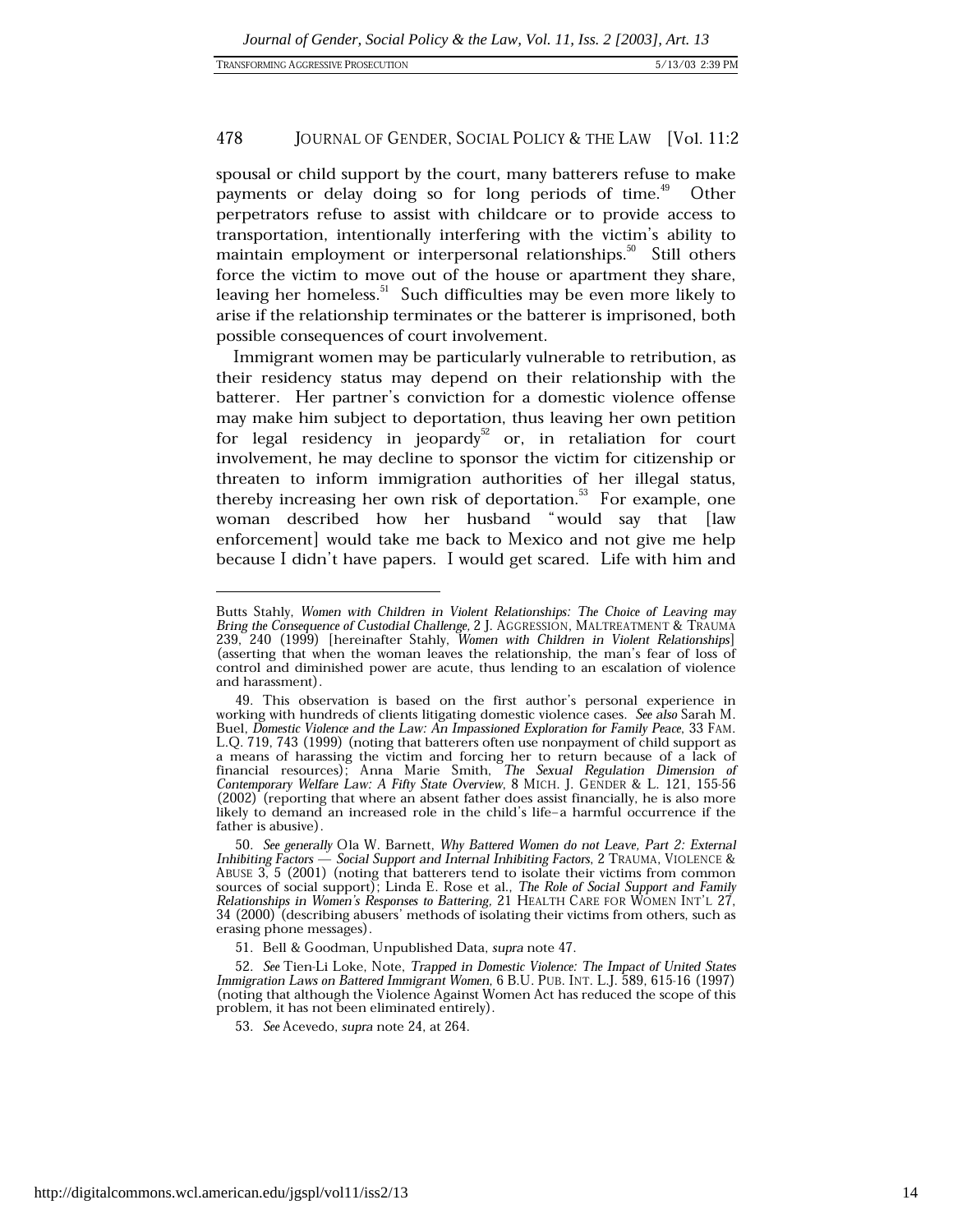the abuse was better than my life in Mexico, the better of two hells."<sup>54</sup> Faced with the risk of losing these and other important resources, many battered women may feel that a criminal prosecution of their batterer is not in their best interests.

#### **Emotional Connection to Batterer**  $\mathcal{S}$

For many battered women, one of the most confusing elements of their abusive relationships is their continued emotional connection to the batterer. Some of these feelings may be due to what Karen Landenburger describes as the "entrapment" which occurs during the "binding" and "enduring" phases of the relationship.<sup>55</sup> That is, a victim may come to tolerate or rationalize the abuse out of a sense that she is too invested in the relationship to consider leaving it. The batterer's own denial about the seriousness of the abuse and his promises that it will never happen again also may exert considerable influence, particularly if he has isolated her from others who might challenge this perspective.

Other victims feel that there are or were genuinely good aspects of their relationships with their partners, despite the violent episodes.<sup>3</sup> As one victim expressed it: "He's all I've got. My dad's gone, and my mother disowned me when I married him. And he's really special. He understands me, and I understand him. Nobody could take his place." $57$ 

A woman's emotional attachment to her partner may also lead to concerns that he could be harmed through his involvement in the criminal justice system.<sup>58</sup> This may be particularly true when the batterer (or his family and friends) explicitly makes this connection, by pleading: "If you loved me, you wouldn't be doing this." Women who want the violence, but not the relationship, to end, may well decide that an ongoing criminal prosecution would destroy the relationship and that therefore it is the wrong strategy.

<sup>54.</sup> Id.

<sup>55.</sup> Karen M. Landenburger, Exploration of Women's Identity: Clinical Approaches with Abused Women, in EMPOWERING SURVIVORS OF ABUSE: HEALTH CARE FOR BATTERED WOMEN AND THEIR CHILDREN 61, 63-64 (Jacquelyn C. Campbell ed., 1998).

<sup>56.</sup> See id. at 66.

<sup>57.</sup> Kathleen J. Ferraro & John M. Johnson, How Women Experience Battering: The Process of Victimization, 30 SOC. PROBS. 325, 330 (1983).

<sup>58.</sup> See Lauren Bennett et al., Systemic Obstacles to the Criminal Prosecution of a Battering Partner: A Victim Perspective, 14 J. INTERPERS. VIOLENCE 761, 769 (1999) [hereinafter Bennett, Systemic Obstacles to Criminal Prosecution].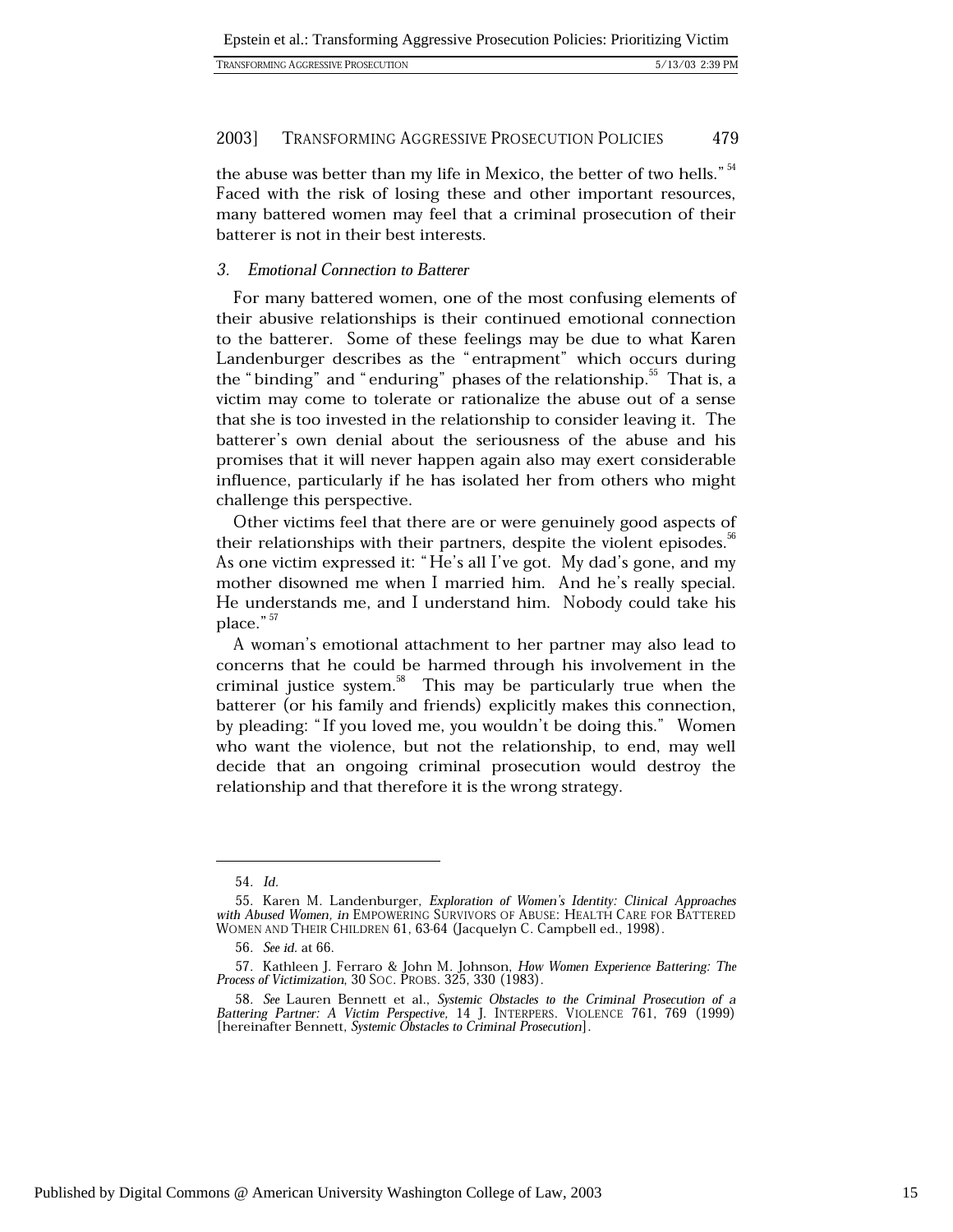# 4. Fear of Loss of or Harm to Children

Many battered women fear that contact with the court system or the end of their relationship might lead to the loss of their children. This fear is justified for two reasons. First, in their role as government officials, court personnel may be required to report instances of suspected child abuse to the local department of social services. Adult-on-adult violence in the home, regardless of whether a child is physically harmed, often falls within these reporting requirements.<sup>59</sup> Fear of social service involvement, particularly for women who have had previous contact with the agency, may entail an unacceptable level of risk.<sup>60</sup>

Second, many women fear that their partners may abduct their children, physically harm them, or initiate a custody battle in retaliation for their cooperation with a prosecution.  $\delta$ <sup>1</sup> In estranged relationships, threats against the children often become "tools of terrorism" $\frac{62}{10}$  with which the abuser continues the intimidation, manipulation, and control of his former partner. Concern for their children's safety may lead women to rule out prosecution as a viable option with which to address the abuse. As one woman stated, "I will lie to keep him out of jail if that's what it takes to keep my kids safe."<sup>63</sup>

# 5. Availability of Social Support

The availability of emotional and tangible support also influences a victim's decision to participate in a prosecution. In general, most battered women report that the abuser's controlling behavior disrupts their social lives and relationships with others.<sup>64</sup> Studies show that battered women report having fewer people with whom they can talk about personal problems or ask for tangible support,  $65$  as well as

<sup>59.</sup> See Patricia K. Kerig & Anne E. Fedorowicz, Assessing Maltreatment of Children of Battered Women: Methodological and Ethical Considerations, 4 CHILD MALTREATMENT 103, 103 (1999).

<sup>60.</sup> See Randy H. Magen, In the Best Interests of Battered Women: Reconceptualizing Allegations of Failure to Protect, 4 CHILD MALTREATMENT 127, 128 (1999).

<sup>61.</sup> See Stahly, Battered Women, supra note 40, at 301-02 (highlighting a study of over 100,000 women who had initially reported their abusive husbands). In the study, 34% of the husbands had threatened kidnapping, and 11% had actually kidnapped the child. See id.

<sup>62.</sup> Stahly, Women With Children in Violent Relationships, supra note 48, at 243.

<sup>63.</sup> Bennett, Systemic Obstacles to Criminal Prosecution, supra note 58, at 769.

<sup>64.</sup> See Rose et al., supra note 50, at 34.

<sup>65.</sup> See Roger E. Mitchell & Christine A. Hodson, Coping with Domestic Violence: Social Support and Psychological Health Among Battered Women, 11 AM. J. COMMUNITY PSYCHOL. 629, 645-47 (1983).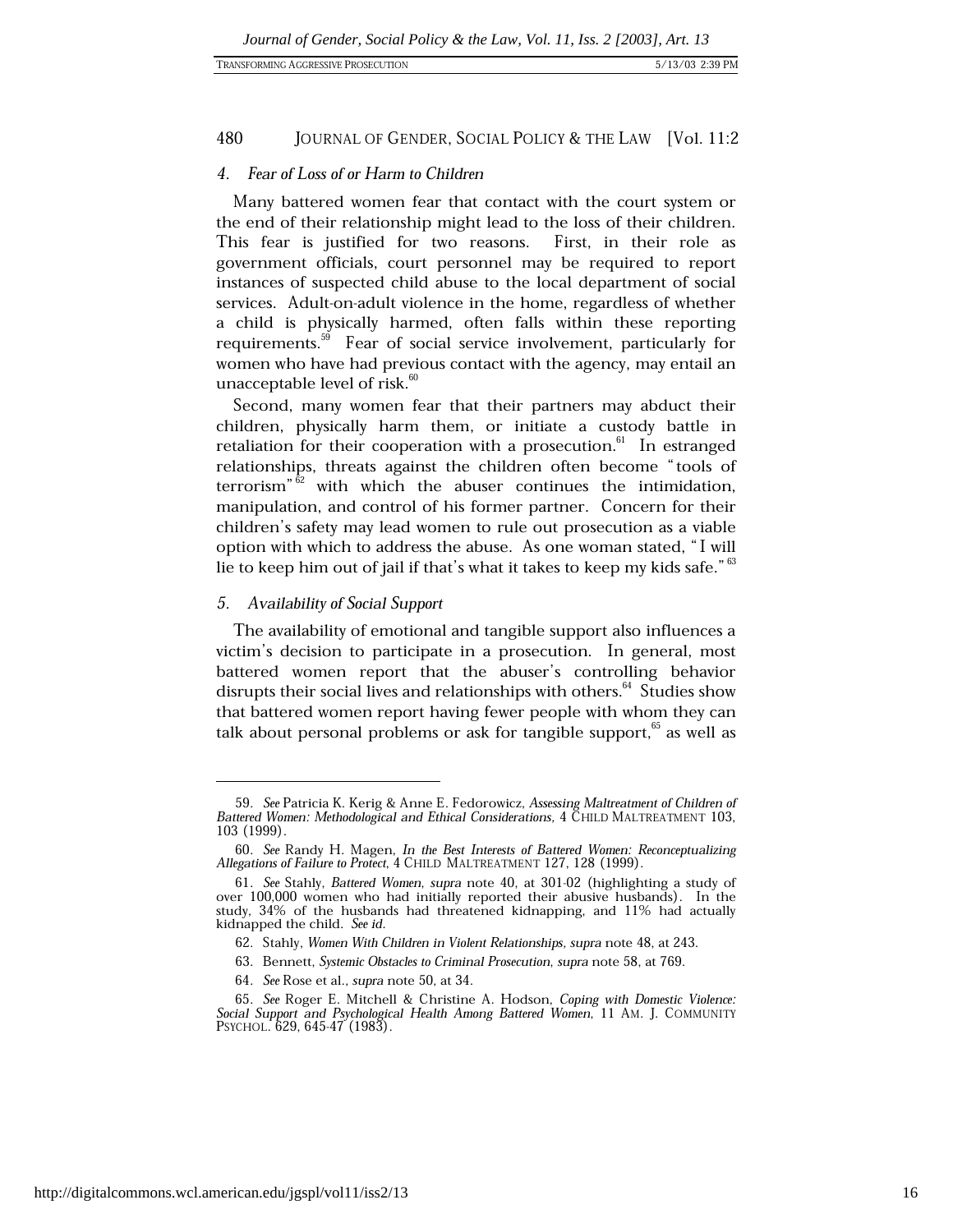| TRANSFORMING AGGRESSIVE PROSECUTION | 5/13/03 2:39 PM |
|-------------------------------------|-----------------|

less supportive responses from the family and friends they do have.<sup>66</sup>

Emotional support, such as having others who can listen, be provide reassurance, encouragement, trusted. and and has been shown to buffer the damaging companionship, consequences of stress.  $67$  Such a buffer may be particularly important for battered women who are pursuing a criminal prosecution of their abusive partners. The court process itself is often extremely emotionally draining, as victims are forced to tell their stories again and again, participate in lengthy, repetitive, and confusing proceedings, repeatedly face or confront their abuser, and give up even the semblance of privacy. $68$  In addition, these women have to face a series of difficult decisions, such as whether to end their relationship, seek jail time for their partner, or permit visitation with the children. Each of these decisions can result in significant life changes. Victims who lack the emotional support to help them weather these challenges may feel unable to pursue a conviction.

Many victims also lack access to tangible support— the time, money, transportation, or other concrete resources to invest in prosecution.<sup>69</sup> Some women find it difficult or impossible to take time away from work or arrange for childcare. Indeed, one study of low-income victims found that access to sources of tangible support was a major predictor of whether a victim wished to continue with the prosecution."

This finding is further supported by other research suggesting that a victim's degree of access to social support affects her strategic responses to violence. For example, in one study, women with greater access to social support engaged in a greater number of helpseeking efforts than did other women.<sup>71</sup> It appears, then, that the

<sup>66.</sup> See id. at 647 (noting that some family and friends might be reluctant to involve themselves in a marital relationship that has a high level of violence); see also Cheribeth Tan et al., The Role of Social Support in the Lives of Women Exiting Domestic Violence Shelters, 10 J. INTERPERS. VIOLENCE 437, 443 (1995) (reporting that most women, 79% of those surveyed, identify social support systems as an area of their lives they seek to improve).

<sup>67.</sup> See Raymond B. Flannery, Jr., Social Support and Psychological Trauma: A Methodological Review, 3 J. TRAUMATIC STRESS 593, 596 (1990).

<sup>68.</sup> See Bennett et al., Systemic Obstacles to Criminal Prosecution, supra note 58, at 767.

<sup>69.</sup> See Goodman et al., Obstacles to Victims' Cooperation, supra note 26, at 439; see also Bell & Goodman, Supporting Battered Women, supra note 47, at 1379-82.

<sup>70.</sup> See Goodman et al., Obstacles to Victims' Cooperation, supra note 26, at 439 (finding that those who reported a higher level of help, such as someone to help with daily chores or someone to provide an emergency loan, were about twice as likely to cooperate with the prosecution).

<sup>71.</sup> See Mitchell & Hodson, supra note 65, at 651-52.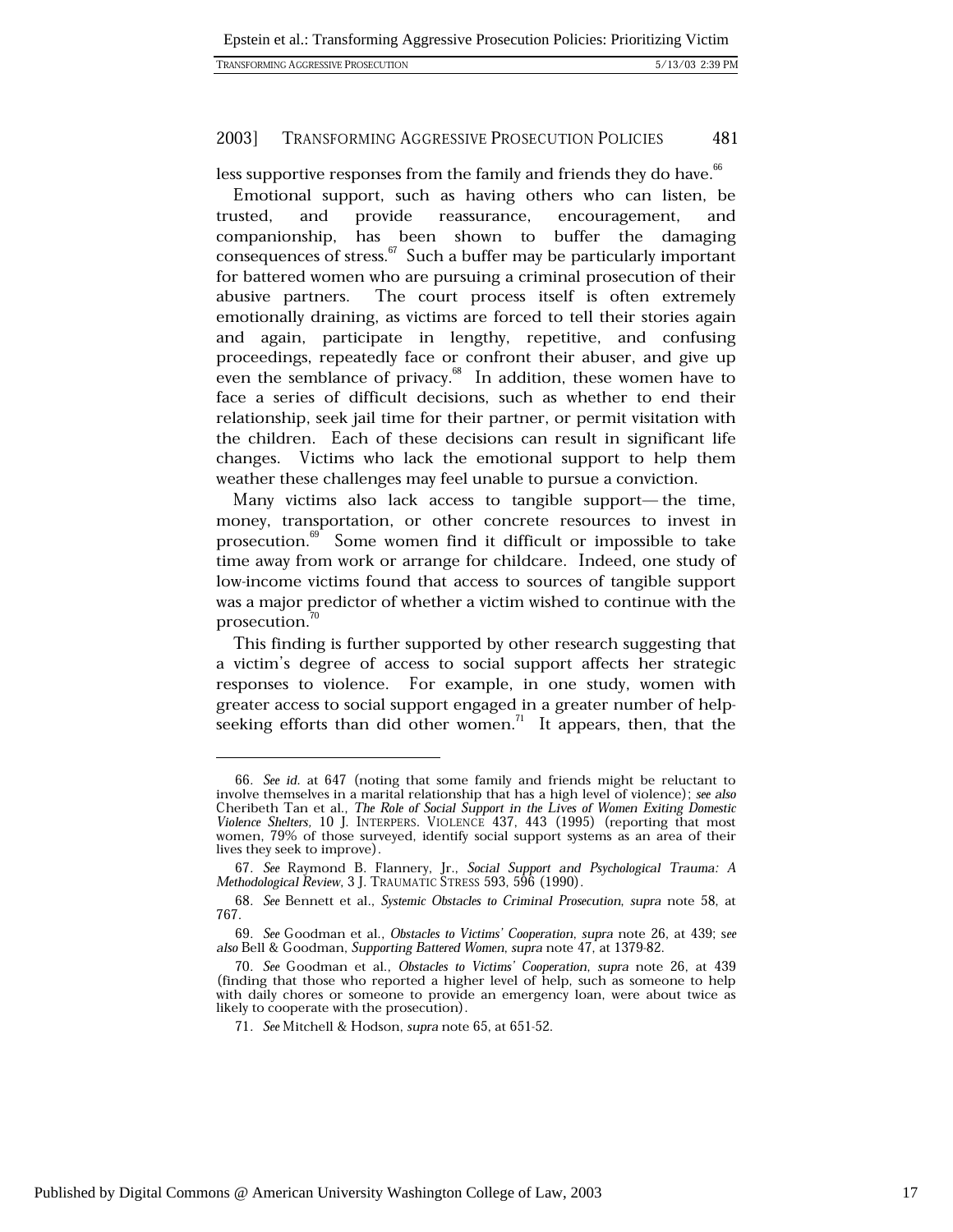5/13/03 2:39 PM

### 482 JOURNAL OF GENDER, SOCIAL POLICY & THE LAW [Vol. 11:2

social support available to a victim contributes to her ability to take steps to end the violence, including her ability to participate in a criminal prosecution of her abusive partner.

# 6. Loss of Community or Family

Some victims are concerned that they will lose community or familial support if they involve their partner with the criminal justice system. This loss of support could range from neighbors refusing to talk to her, to community members extruding her from their communities.<sup>72</sup> Many families and communities believe that abuse is a private matter, to be handled outside the scope of the courts. Many victims thus fear that their involvement with the justice system, particularly if it leads to the end of their marriage, will lead to censure or loss of support from family members.<sup>13</sup>

# C. Institutional Factors

### Negative perceptions of the justice system 1.

Many women, particularly those from minority racial or ethnic groups, distrust the criminal justice system and assume that their involvement in it will be unpleasant and possibly damaging.<sup>74</sup> Their own prior experiences with the system, or those of their friends, may have made them wary of losing control of the process, experiencing racism, encountering victim-blaming attitudes, or even facing criminal charges themselves.<sup>75</sup>

Other victims believe (often correctly) that a conviction or other court intervention will not prevent further violence. In one study, participants were asked to assess the impact of various factors on their unwillingness to cooperate with a criminal prosecution against their batterer.<sup>76</sup> On average, they rated "ineffectiveness of the system" a

- 75. See Erez & Belknap, supra note 7, at 258.
- 76. See id. at 260.

<sup>72.</sup> See, e.g., Andrea Smith, Keeping Safe: Native Women Mobilize Their Own Coalition Against Domestic Violence, in COLORLINES 29, 29 (2002) (describing how women and their children in four Native American tribes were threatened, stalked, physically attacked and slandered for reporting their spouse's abuse).

<sup>73.</sup> Lois Wessel & Jacquelyn C. Campbell, Providing Sanctuary for Battered Women: Nicaragua's Casas de la Mujer, 18 ISSUES IN MENTAL HEALTH NURSING 455, 468 (1997) (explaining that many families are embarrassed by the violence and encourage women to stay with the abusing husbands).

<sup>74.</sup> Bennett et al., Systemic Obstacles to Criminal Prosecution, supra note 58, at 769 (finding that victims whose batterers are African American may be particularly hesitant to send their batterer to jail if they view the system as oppressive or racist).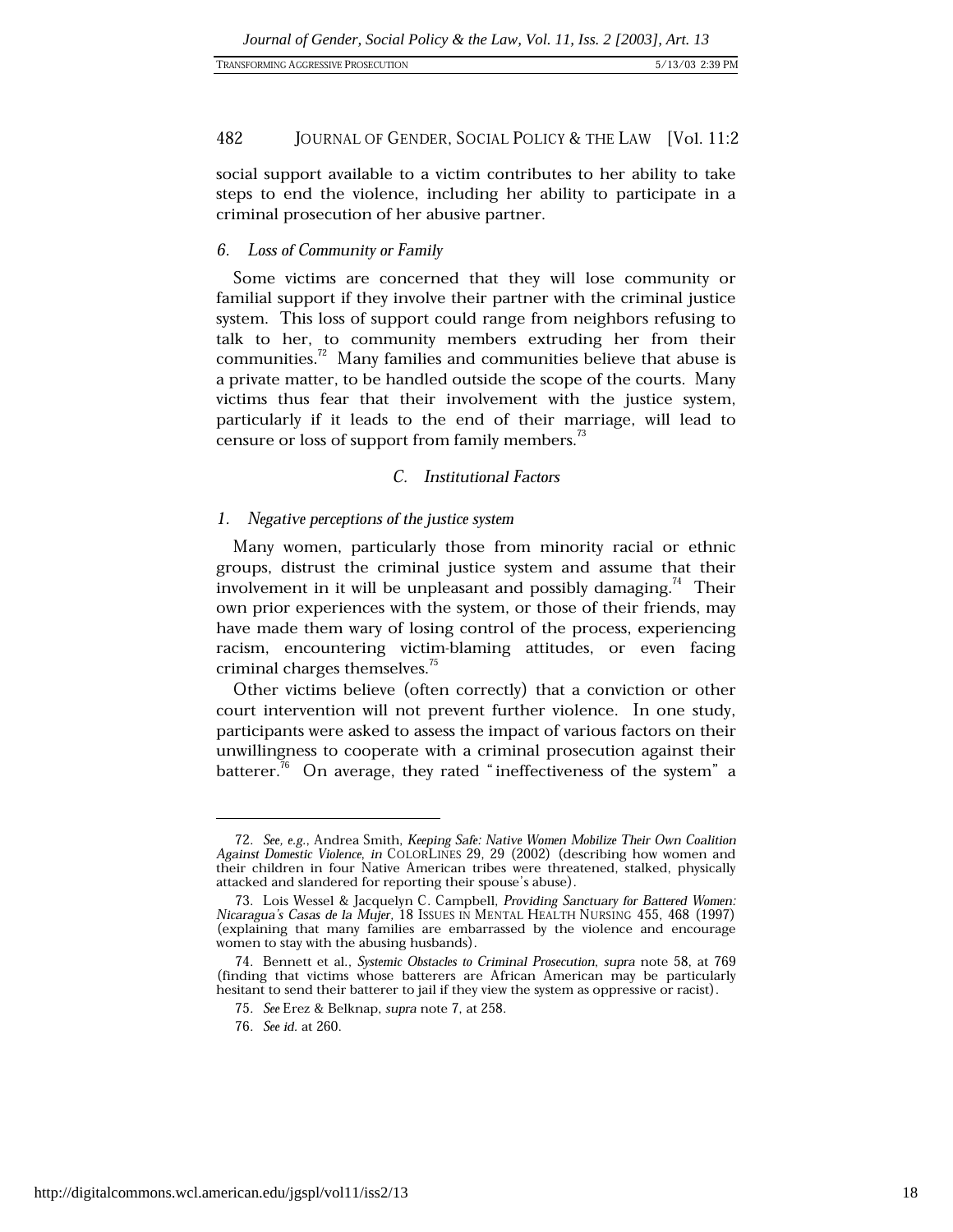# 4.35 on a one to five scale. $^{77}$

#### 2. Confusing and Frustrating Nature of the System

The very nature and structure of the criminal justice process also influences victims' unwillingness to be involved in it.<sup>78</sup> The slow speed of the system and the length of the process, particularly the delay before the batterer experiences consequences for his behavior, often are significant deterrents for victims. One participant in a survey stated that she felt like she "was doing time instead of the defendant "<sup>79</sup>

Victims also are intimidated and confused by the complexity of the court process. Some women erroneously believe that they cannot be involved with their partner and simultaneously seek criminal or civil remedies.<sup>80</sup> Confusion of this sort often leads to serious consequences. For example:

One typical victim expected that her civil protection order hearing would be the place where her batterer would receive his punishment for assaulting her. When he did not receive any jail time, but instead received a piece of paper telling him to stay away from her, the victim was aghast. She was so disgusted with the mere "slap on the wrist" that the court gave him that she said she was unlikely to appear for any other court dates. This meant that she would not show for the criminal trial when the batterer actually could be punished for assaulting her.<sup>81</sup>

The frequent understaffing of court systems, leaving personnel too pressed for time to explain procedures or follow up with victims, exacerbates this situation.<sup>82</sup>

### D. Cultural Identification and Beliefs

#### $1.$ **Concern for Community**

Some victims are reluctant to turn to the justice system for help because they feel it would confirm negative stereotypes about their

<sup>77.</sup> Id. Ineffectiveness of the system was the second most significant reason why victims were unwilling to cooperate, trailing only fear of the batterer which averaged a 4.51 on the scale. Id.

<sup>78.</sup> See Bennett et al., Systemic Obstacles to Criminal Prosecution, supra note 58, at 766-67.

<sup>79.</sup> Id. at 768.

<sup>80.</sup> This observation is based on the first author's personal experience in working with hundreds of clients in litigating domestic violence cases.

<sup>81.</sup> Bennett et al., Systemic Obstacles to Criminal Prosecution, supra note 58, at 767.

<sup>82.</sup> See id. at 768.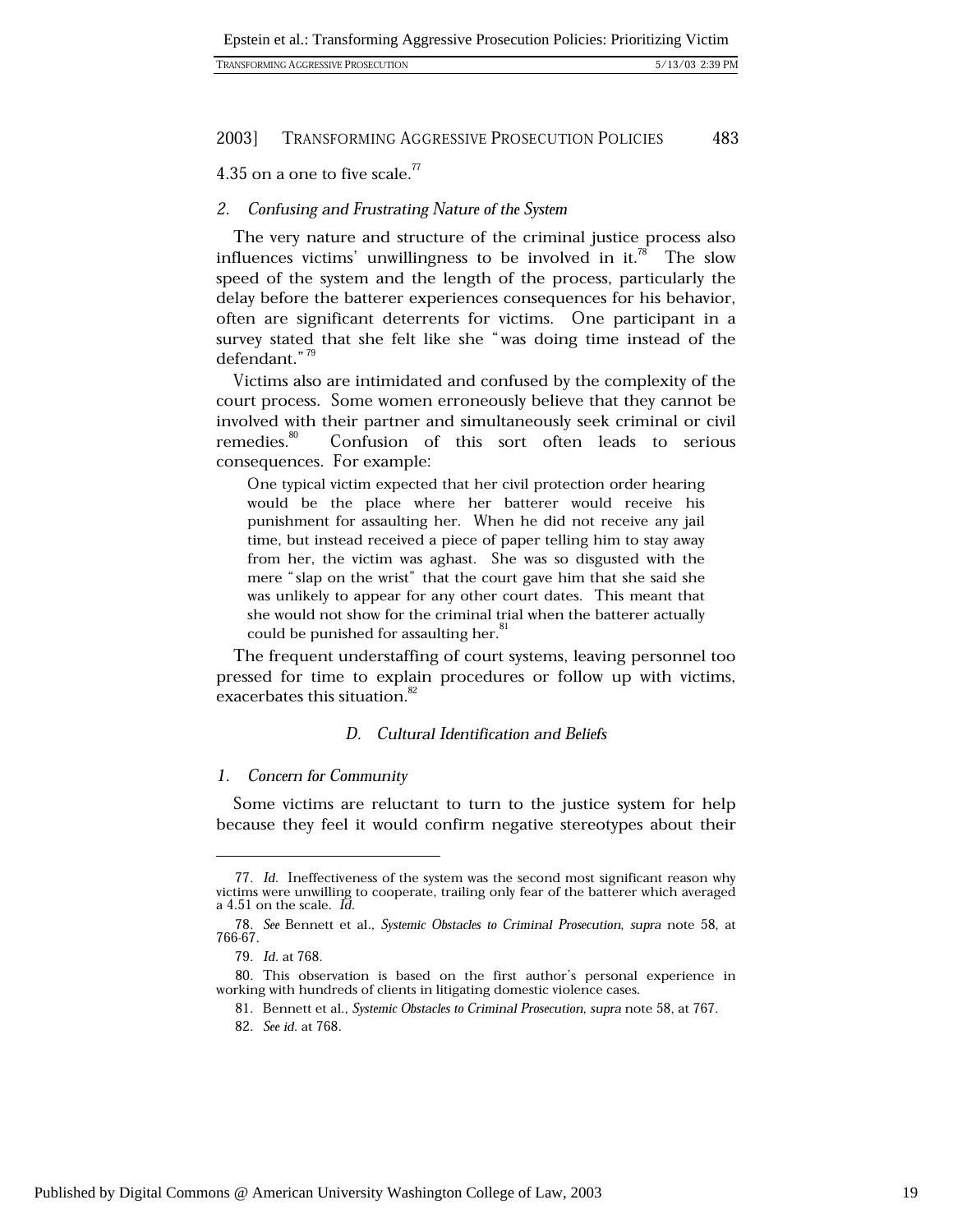community. For example, same-sex couples may be concerned that having their partner arrested may reinforce the idea that their relationships are "deviant" or "abnormal."<sup>83</sup> African-American women may be wary of racism in the system's handling of their partners and may be concerned about bearing any responsibility for another Black man going to prison.<sup>84</sup>

# 2. Specific Beliefs

A whole host of religious and cultural beliefs serve as barriers to women's use of the justice system. While a full discussion of these barriers is beyond the scope of this paper, they include beliefs that families must be preserved at all costs,<sup>85</sup> that men have legitimate authority over women,  $^{86}$  that when women "screw up," they deserve to be hurt,<sup>87</sup> and that domestic violence is a private matter-"dirty laundry" that should not be aired.<sup>88</sup> These and other cultural messages strongly influence women's willingness to work with a prosecutor and can make the entire criminal process feel extremely shaming.

### Women's Perceptions of Contextual Factors: The Stage of Change Concept E.

Alongside the range of contextual barriers described above, prosecutors must consider how battered women in their offices think about the violence in their lives. Women will be more or less willing to transcend internal and external obstacles and to accept the

85. See Acevedo, supra note 24, at 262-63 (quoting women who felt it was their duty as wives and mothers to stay with the abuser to see if he would change).

<sup>83.</sup> See Angela R. Bethea et al., Violence in Lesbian Relationships: A Narrative Analysis 14 (Poster session presented at the annual meeting of the American Psychological Association, Boston, Mass. 1999) (transcript on file with authors).

<sup>84.</sup> See Bennett et al., Systemic Obstacles to Criminal Prosecution, supra note 58, at 769; see also Beth Richie, Battered Black Women: A Challenge for the Black Community, 16 BLACK SCHOLAR 40, 41 (1985) (asserting that it is a painful task for black women to call attention to violence in their community when there is already so much negative information existing about black families).

<sup>86.</sup> See id. at 247 (reporting that Hispanic families tend to adhere to specific roles in marriage, in which the male is the head of the household and decision maker, and the female is self-sacrificing and submissive); see also Carl C. Bell & Jacqueline Mattis, The Importance of Cultural Competence in Ministering to African American Victims of Domestic Violence, 6 VIOLENCE AGAINST WOMEN 515, 521 (2000).

<sup>87.</sup> See Acevedo, supra note 24, at 260 (explaining the perception that women who accept the abuse are partially responsible); see also Doris Williams Campbell & Faye Annette Gary, Providing Effective Interventions for African American Battered Women:<br>Afrocentric Perspectives, in EMPOWERING SURVIVORS OF ABUSE: HEALTH CARE FOR BATTERED WOMEN AND THEIR CHILDREN 229, 235 (Jacquelyn C. Campbell ed., 1998).

<sup>88.</sup> See J.L. Jasinski & L.M. Williams, Introduction, in PARTNER VIOLENCE: A COMPREHENSIVE REVIEW OF 20 YEARS OF RESEARCH ix, xii (J.L. Jasinski & L.M. Williams eds., 1998).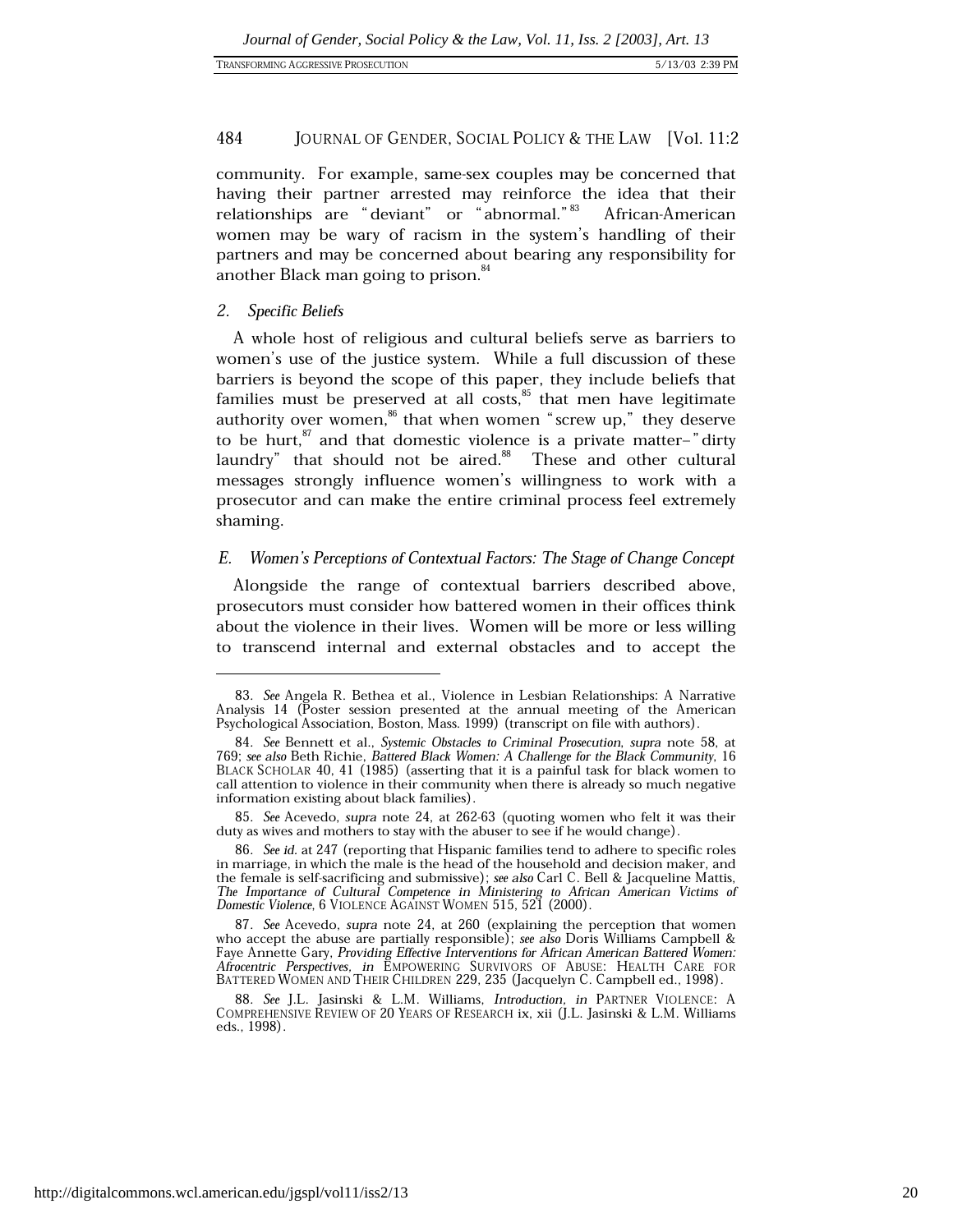| TRANSFORMING AGGRESSIVE PROSECUTION | 5/13/03 2:39 PM |
|-------------------------------------|-----------------|

compromises and consequences of criminal prosecution depending on how they understand the abuse. The Transtheoretical Model of Behavior Change, or Stages of Change Model,<sup>89</sup> helps conceptualize victims' understanding of the violence and, consequently, what remedial actions they are willing to take, as a gradual process that occurs in stages.<sup>90</sup> Women move through these stages at different speeds, and sometimes cycle back through earlier stages before moving ahead.

In brief, the first stage of the transtheoretical model as adapted by Jody Brown for use with battered women is precontemplation, in which a woman who has been battered minimizes and denies the problem and has no intention of leaving her partner. In the second stage, contemplation, a victim begins to think about the possibility of making changes; in the third stage, *preparation*, she begins actively planning to change; in the fourth stage, action, she actually begins to make changes; and in the fifth stage, maintenance, she tries to maintain her progress.<sup>32</sup> Overall, women in earlier stages of change are unlikely to initiate or cooperate with prosecution regardless of whether they have had to face many of the obstacles described above.<sup>33</sup> In contrast, women who have reached the later stages may be more ready to participate in a criminal prosecution even if it means overcoming some near-overwhelming obstacles.<sup>94</sup>

<sup>89.</sup> The Transtheoretical Model of Behavior Change is one way of understanding the process individuals undergo in deciding to make changes in their lives.<br>Researchers have previously used the Stages of Change framework to understand the process of making changes in psychotherapy, implementing an exercise program, modifying eating branches in projectionary, improvements behaviors such as using<br>modifying eating habits, and engaging in various health behaviors such as using<br>condoms and applying sunscreen. See, e.g., James O. Prochaska PSYCHOTHERAPY: THEORY, RESEARCH, AND PRACTICE 276, 277 (1982); see also Bess H. Marcus et al., Self-Efficacy, Decision-Making, and Stages of Change: An Integrative Model of Physical Exercise, 24 J. APPLIED SOC. PSYCHOL. 489, 502 (1994); Prochaska, supra note 18, at 400.

<sup>90.</sup> See Jody Brown, Working Toward Freedom from Violence: The Process of Change in Battered Women, 3 VIOLENCE AGAINST WOMEN 5, 7 (1997) (explaining that the process of change is not simple; complicating factors include lack of resources, availability of alternatives and pressures from family and society); see also Eileen A. McConnaughy et al., *Stages of Change in Psychotherapy: Measurement and Sample Profiles*, 20<br>PSYCHOTHERAPY: THEORY, RESEARCH, AND PRACTICE 368, 369 (1983); L. Haggerty &<br>Lisa A. Goodman, *Using Stage Based Interventions for Victims of* in a Medical Setting, J. OBSTETRIC, GYNECOLOGIC & NEONATAL NURSING 7 (forthcoming  $2003$ ).

<sup>91.</sup> See Brown, supra note 90, at 10.

<sup>92.</sup> Id. at 10-15.

<sup>93.</sup> See id. at 11.

<sup>94.</sup> See id. at 13.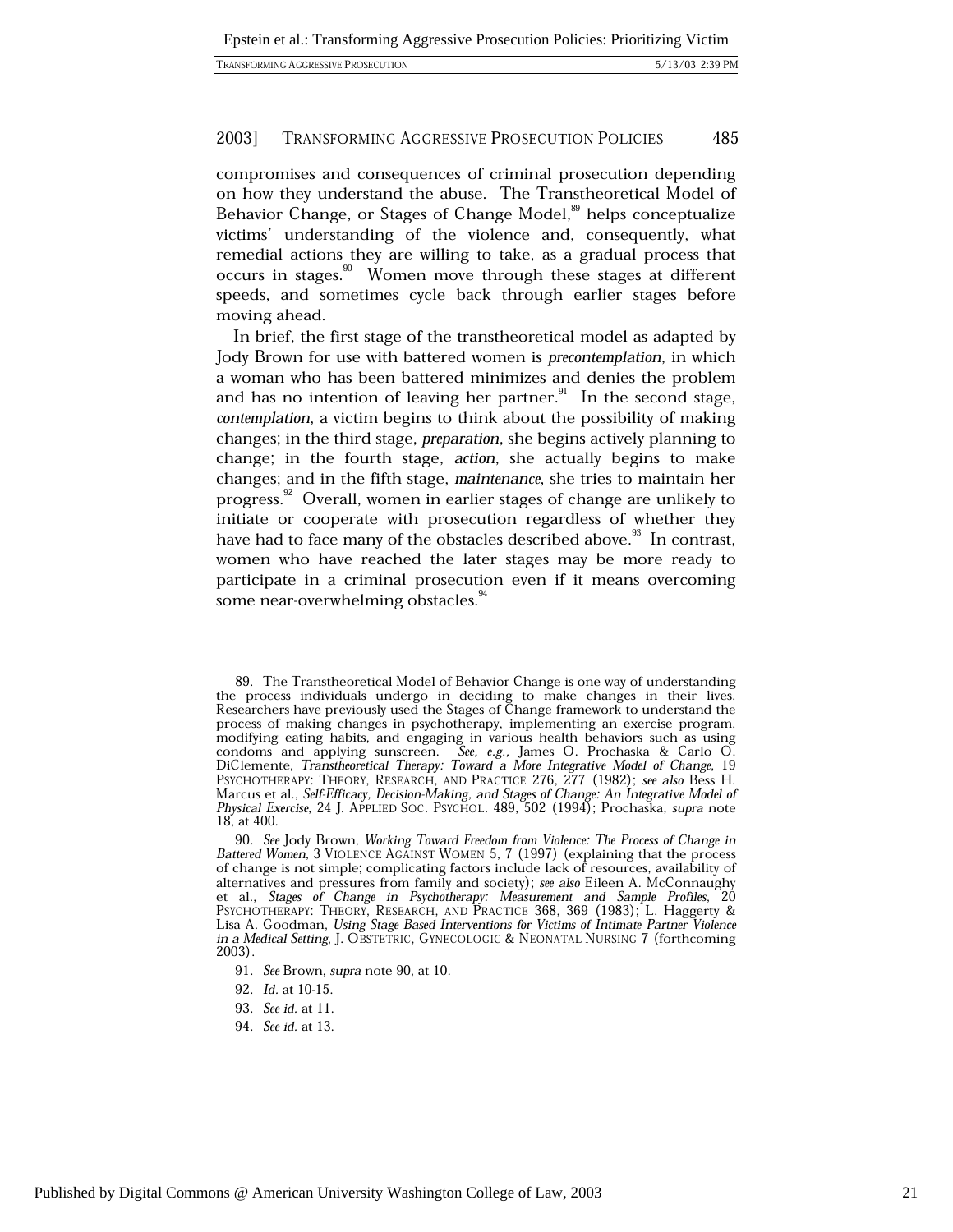# III. AN ALTERNATIVE MODEL: PROSECUTION-IN-CONTEXT

The above discussion demonstrates how profoundly a woman's particular psychosocial context shapes the goals, priorities, and concerns she brings to the criminal justice system. It also makes clear that addressing a victim's long-term safety often is far more complex than prosecutors traditionally have recognized. Yet, a prosecutor's success in fostering both an immediate alliance and long-term trusting relationship with the victim, and ultimately increasing her safety, likely depends upon his or her willingness to understand and work within this context. This vision of a "prosecution-in-context" requires attention to the victim's goals and priorities in order to enable the government to respond more flexibly to her safety concerns while simultaneously ensuring offender accountability.

What would "prosecution-in-context" look like? We suggest a package of reforms that, although modest, could significantly impact victim safety and trust in the justice system. In overview, we propose that prosecutors: (1) connect victims with intensive, ongoing advocacy services; (2) expand their range of responses to intimate partner crime to allow greater flexibility in response to victim needs; and (3) increase communication and coordination with private attorneys and advocates, community agencies, and other institutional sources of help for battered women.<sup>95</sup>

# A. Advocacy Services

By helping with safety-planning, offering emotional support, and providing information about and access to community resources and the court process, advocates have enormous potential to help victims increase their long-term safety and overcome many of the obstacles to participation in prosecution.<sup>96</sup> But not all advocacy programs fulfill this promise.

For example, although an increasing number of prosecutors'

<sup>95.</sup> It is important to note that some of the factors described earlier impact a victim's desire for a conviction, whereas others affect her ability to pursue a conviction. This distinction may affect the way a prosecutor chooses to respond to these concerns. For example, it would be a misplaced expenditure of time and energy if a prosecutor focused on acknowledging the victim's emotional connection to the batterer only to discover that what the victim really needs to participate in the prosecution is access to tangible resources, such as transportation or childcare.<br>Similarly, the exact nature of a prosecutor's response should vary depending on the particular situation of the individual victim with whom he or she is working. For instance, some victims may need only an acknowledgement of their emotional concerns while others might need more ongoing, constant support. Accordingly, the following discussion is meant to be suggestive, not definitive or prescriptive.

<sup>96.</sup> See Bell & Goodman, Supporting Battered Women, supra note 47, at 1385.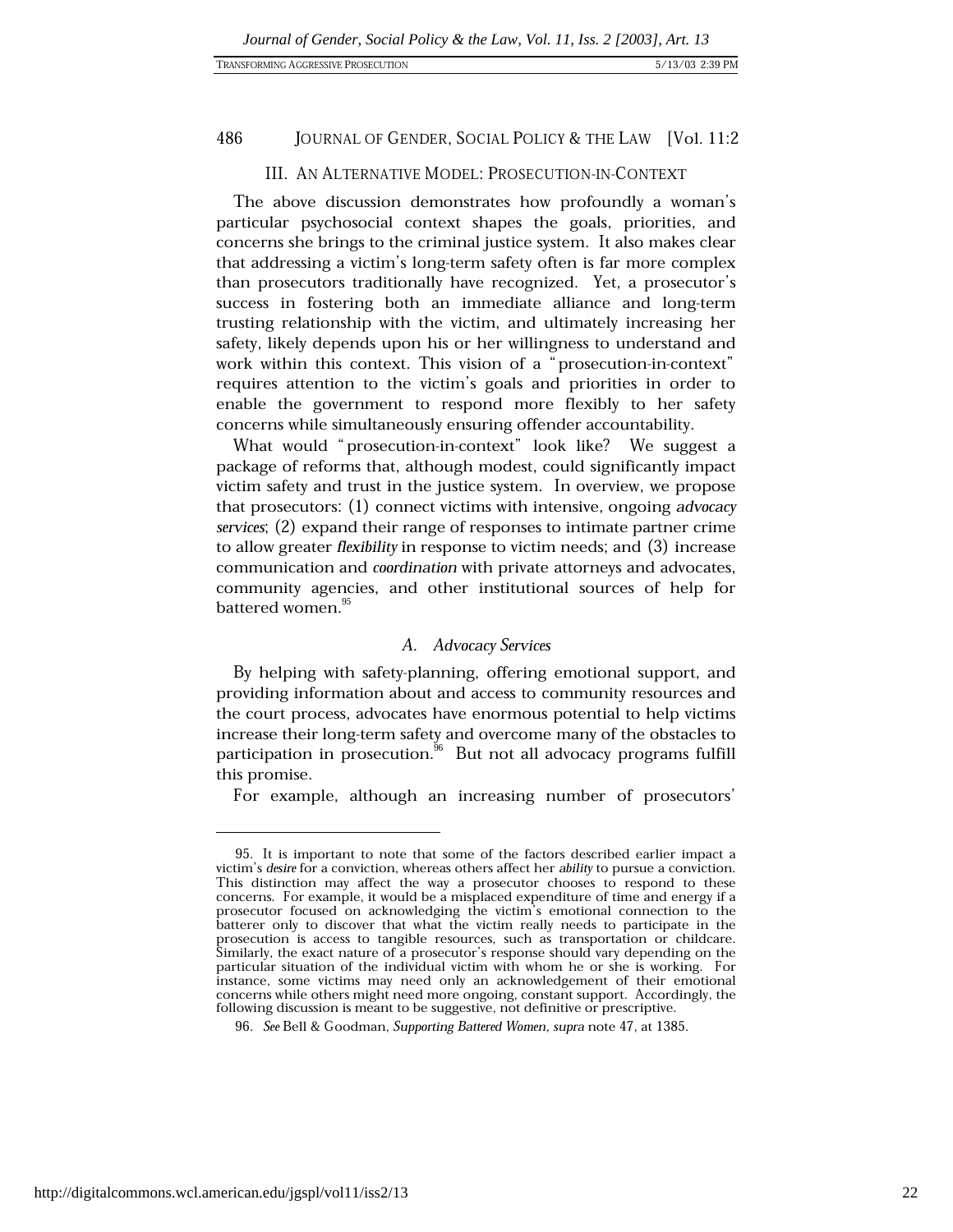| <b>TRANSFORMING AGGRESSIVE PROSECUTION</b> | 5/13/03 2:39 PM |
|--------------------------------------------|-----------------|

offices have developed in-house victim advocacy programs, the work of these advocates is limited by the fact that they are employed by, and therefore have an institutional loyalty to, the government. Victims leery of governmental intrusion in their lives are unlikely to easily establish a trusting, open relationship with a publicly employed advocate. And under certain circumstances, such suspicion is warranted. Government-employed advocates typically are required to share with the prosecutor, and in turn the defense attorney, information considered "exculpatory"-such as the victim's substance use, mental health status or participation in therapy-that might tend to negate the defendant's legal guilt in the eyes of a judge or jury. Government advocates may be required to report a victim to protective services if she indicates that the abuse in the home  $\alpha$  occurred in front of children. $\alpha$ <sup>97</sup> Disclosures such as these can deeply undermine a victim's ability to trust an advocate, regardless of the good intentions and commitment of the individual service provider. As a result, private advocates, including those from domestic violence shelters, coalitions or law school clinical programs are generally better suited to developing the kind of trusting relationship that is a necessary prerequisite for effective advocacy.

Like private advocates, private attorneys retained by the victim to assist with cases such as civil protection order suits are well positioned to help her explore the potential benefits and drawbacks of a criminal prosecution, including the possible impact on her long-term safety. A victim's relationship with her own lawyer is likely to be a rich source of trust and support, particularly in light of the inherent protection of the attorney-client privilege and the intensive time a civil lawyer typically spends with the victim soon after a violent incident occurs.<sup>98</sup> These features of the relationship are likely to encourage a strong degree of confidence in and connection with the attorney.

In addition, maximally effective advocacy requires the provision of intensive services on an ongoing, long-term basis. Although little

<sup>97.</sup> Mandatory reporting requirements vary across jurisdictions, and differ primarily on the basis of the profession of the advocate. For example, social workers uniformly are required to report certain forms of child abuse. See INST. OF MED., CONFRONTING CHRONIC NEGLECT: THE EDUCATION AND TRAINING OF HEALTH PROFESSIONALS ON FAMILY VIOLENCE at app. C (2001) (detailing state-by-state reporting standards), available at http://books.nap.edu/books/039074312/html/ 205.html#pagetop.

<sup>98.</sup> Civil protection order cases typically are litigated within ten to thirty days of filing, in contrast to criminal prosecutions, which typically take several months to go to trial. See BARBARA J. HART, NAT'L COUNCIL OF JUVENILE AND FAMILY COURT JUDGES, STATE CODES ON DOMESTIC VIOLENCE: ANALYSIS, COMMENTARY AND RECOMMENDATIONS 8 (1992).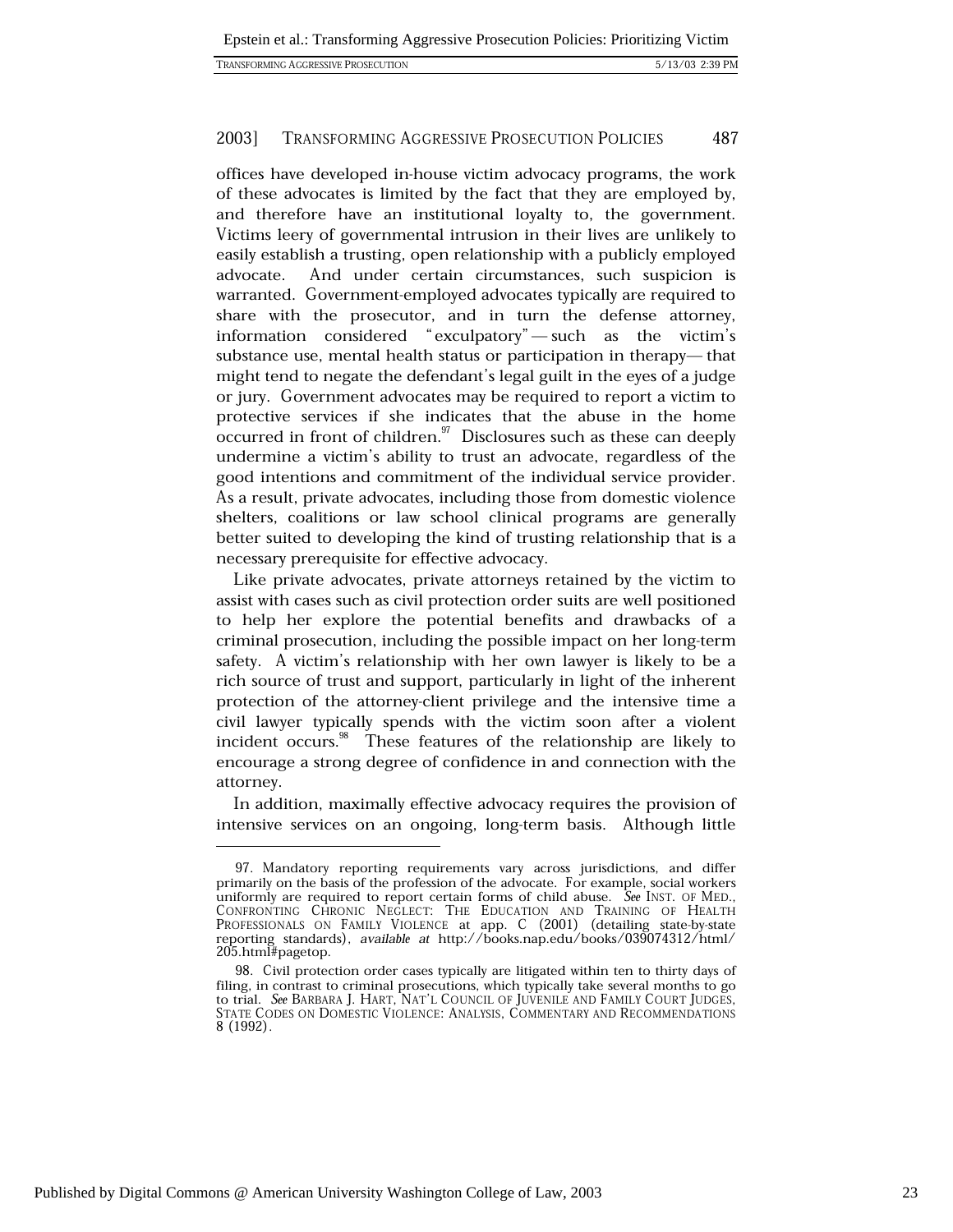5/13/03 2:39 PM

empirical research exists on this point, expert experience and clinical knowledge strongly support the idea that effective advocacy requires more than mere accompaniment in the courtroom or a conversation about how to navigate the court system.<sup>99</sup> Often, however, a government's entire prosecutorial victim advocacy program is comprised simply of this, typically because there are insufficient numbers of advocates to handle the large numbers of victims requesting their assistance.  $^{100}$  In Washington, D.C., for example, six victim advocates at the U.S. Attorney's Office contact approximately 200 new victims at the court each month, in addition to carrying an ongoing caseload of approximately 150 victims.<sup>101</sup> Such staffing shortages are typical of jurisdictions nationwide,<sup>102</sup> leaving most victims without a continuous relationship with a single advocate and without the more extensive and particularized help that such an ongoing relationship could foster.

Only a handful of empirical studies on the effectiveness of However, those that have been done intensive advocacy exist. confirm the critical role of intensive advocacy in increasing women's safety. First, a study conducted in East Lansing, Michigan, compared two groups of battered women leaving a domestic violence shelter.<sup>103</sup>

<sup>99.</sup> Although such information is crucial, it is far from sufficient.

<sup>100.</sup> See Bell & Goodman, Supporting Battered Women, supra note 47, at 1377-78 (commenting that although the passage of the Violence Against Women Act increased federal funds available for victim services, advocates are often unable to fully address the complex problems victims bring to them because of inadequate resources and staff).

<sup>101.</sup> Interview with Lorraine Chase, Supervisor of Victim/Witness Advocates Program, in Washington, D.C. (May 16, 2002). See also U.S. ATTORNEY'S OFFICE, DISTRICT OF COLUMBIA, VICTIM/WITNESS ASSISTANCE UNIT (last visited Ja at http://www.usdoj.gov/usao/dc/vw/vw.html.

<sup>102.</sup> See Kit Kinports & Karla Fischer, Orders of Protection in Domestic Violence Cases: An Empirical Assessment of the Impact of the Reform Statutes, 2 TEX. J. WOMEN & L. 163, 173 (1993) (noting that the majority of domestic violence service providers nationwide report that victim demand for advocates far exceeds their availability). See generally Elena Salzman, The Quincy District Court Domestic Violence Prevention Program: A Model Legal Framework for Domestic Violence Intervention, 74 B.U. L. REV. 329,  $340(1994)$ .

<sup>103.</sup> See Cris M. Sullivan, The Provision of Advocacy Services to Women Leaving Abusive Partners: An Exploratory Study, 6 J. INTERPERS. VIOLENCE 41, 43-44 (1991); see also Cris M. Sullivan & William S. Davidson II, The Provision of Advocacy Services to Women Leaving Abusive Partners: An Examination of Short-Term Effects, 19 AM. J. COMMUNITY<br>PSYCHOL. 953, 956 (1991); Cris M. Sullivan et al., An Advocacy Intervention Program for<br>Women with Abusive Partners: Initial Evaluation, 2 (1992) [hereinafter Sullivan, *Initial Evaluation*]. See generally Cris M. Sullivan et al., An Advocacy Intervention Program for Women with Abusive Partners: Six-Month Follow-Up, 22 AM. J. ČOMMUNITY PSYCHOL. 101, 107-17 (1994); Cris M. Sullivan & Deborah I. Bybee, Reducing Violence Using Community-Based Advocacy for Women with Abusive Partners, 67 J. CONSULTING & CLINICAL PSYCH. 43, 48 (1999) (discussing long term outcomes of the study).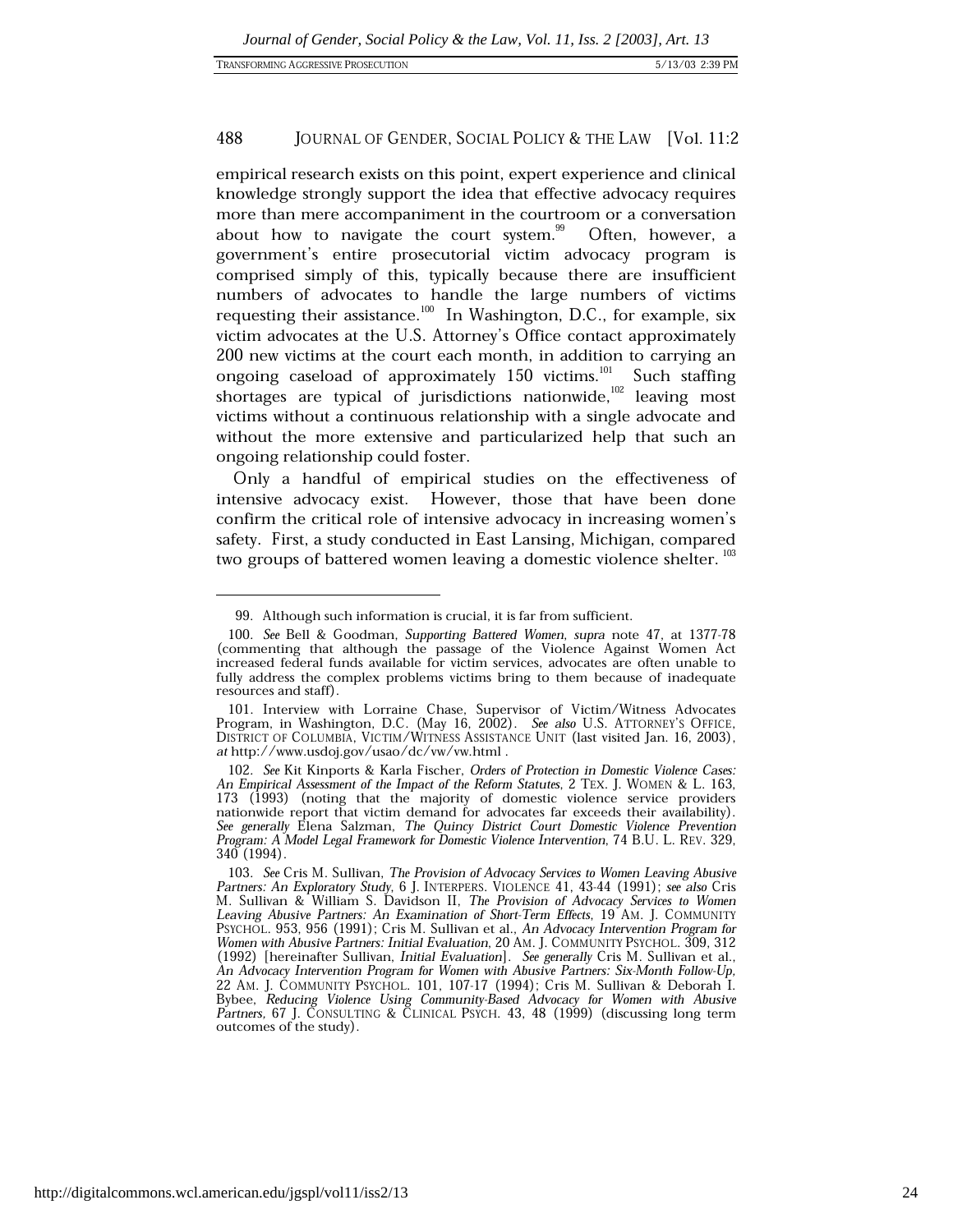| <b>TRANSFORMING AGGRESSIVE PROSECUTION</b> | 5/13/03 2:39 PM |
|--------------------------------------------|-----------------|

One was a control group in which women received no additional services as part of the study; in the other, each woman was assigned a trained college-student volunteer who served as her advocate for four to eight hours per week over the course of ten weeks.<sup>104</sup> The advocacy work focused on helping each woman assess her personal needs and goals and then assisting her in obtaining limited or difficult-to-access community resources, such as housing, employment, legal assistance, transportation, child care, health care, or counseling for herself or her children.<sup>105</sup>

The researchers interviewed both groups of women every six months for two years and found that women in the advocacy group reported less physical violence than the women in the control group.<sup>106</sup> In fact, over twice as many women in the advocacy group experienced no violence whatsoever during the two-year period.<sup>107</sup> They also reported having a higher quality of life and perceived themselves as more effective in obtaining needed resources and interpersonal support.<sup>108</sup> In addition women in the advocacy group who wished to end their abusive relationships reported more success in doing so than women in the control group.<sup>109</sup>

In a second study, conducted in suburban Chicago, advocates at a local shelter contacted victims following any police visit to their home, interviewing women regardless of whether an arrest had occurred.<sup>110</sup> During these contacts, advocates provided victims with information about civil protection orders, explained the prosecutorial process, and referred victims to resources to assist them with tangible needs such as child care or welfare.<sup>111</sup> When applicable,

<sup>104.</sup> See Sullivan & Davidson, supra note 103, at 955.

<sup>105.</sup> See Sullivan, Initial Evaluation, supra note 103, at 328 (detailing specific needs of battered women leaving shelters). See generally Sullivan & Bybee, supra note 103, at 45.

<sup>106.</sup> See Deborah I. Bybee & Cris M. Sullivan, The Process Through Which an Advocacy Intervention Resulted in Positive Change for Battered Women Over Time, 30 AM. J.<br>COMMUNITY PSYCHOL. 103, 125 (2002) (discussing the success of the program and its positive effects on the women's lives); see also Sullivan, Initial Evaluation, supra note 103, at 328-29 (detailing results of the interviews).

<sup>107.</sup> See Sullivan & Bybee, supra note 103, at 51.

<sup>108.</sup> See id.

<sup>109.</sup> See id. at 47 (finding that 96% of the women in the advocacy group, compared with 87% in the control group, were more effective in ending their abusive relationships).

<sup>110.</sup> See Arlene N. Weisz et al., An Ecological Study of Nonresidential Services for Battered Women Within a Comprehensive Community Protocol for Domestic Violence, 13 J. FAM. VIOLENCE 395, 397 (1998) [hereinafter Weisz, An Ecological Study]; see also Weisz, Legal Advocacy, supra note 33, at 141.

<sup>111.</sup> See Weisz, An Ecological Study, supra note 110, at 397.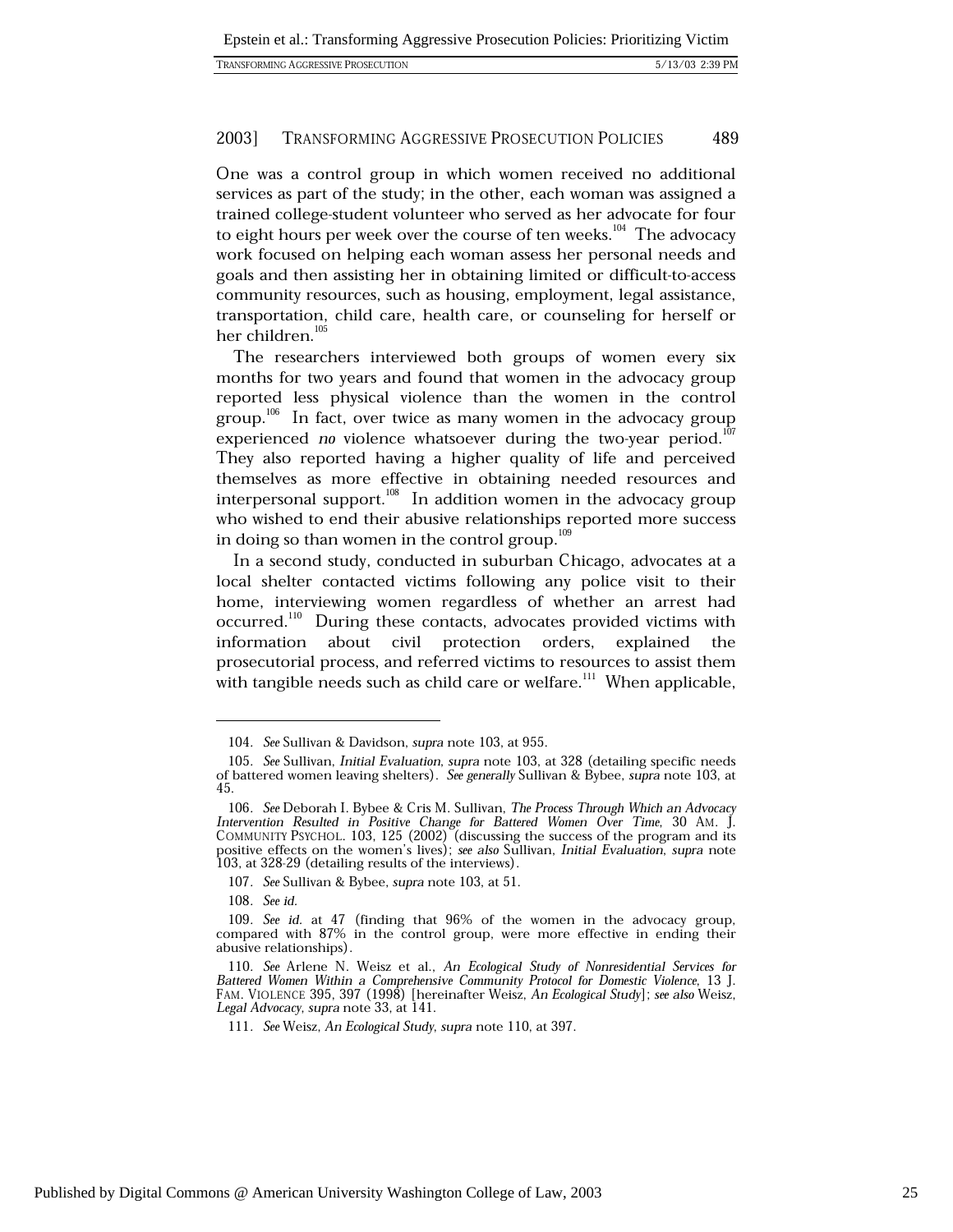advocates also helped women complete court paperwork and accompanied women to court hearings.<sup>112</sup> On average, victims received six hours of service per month but were able to call for support at any time.<sup>113</sup>

Victims reported that as a result of their work with advocates, they understood their legal rights and options more fully, learned how the police were supposed to respond when called, and, in general, learned "how to handle the system better."<sup>114</sup> Victims also reported being more assertive with police officers about their legal rights and were more likely to have subsequent police visits end with an arrest.<sup>115</sup> Having been encouraged by advocates to press charges, those victims who received protection orders were also more likely to have pursued criminal cases with completed prosecutions.<sup>116</sup> The researcher theorizes that these changes occurred because the physical presence. empathy, and information provided by advocates helped meet victims' "relational needs" for caring and connectedness.<sup>117</sup>

Finally, a recent study evaluated the impact of a law school legal clinic in which students provided general advocacy services as well as representation to battered women involved in civil protection order cases.<sup>118</sup> In addition to providing the emotional support, safetyplanning, information, and connections to community resources described earlier, the students also provided complete legal assistance by appearing in court as counsel for the victim, and by helping her draft and file paperwork, follow court procedures, and prepare for direct and cross-examination.<sup>119</sup> Over the course of six weeks, victims generally met with their advocates a total of four times, usually for two or more hours per session.<sup>120</sup> On average, women reported talking on the phone with their advocates an additional three times per week.<sup>121</sup> In comparison, the control group received the standard court services of the court.<sup>122</sup> The study found that relative to participants in the control group, clinic clients reported significantly

<sup>112.</sup> See id.

<sup>113.</sup> See id. at 406.

<sup>114.</sup> Weisz, Legal Advocacy, supra note 33, at 142.

<sup>115.</sup> See Weisz, An Ecological Study, supra note 110, at 411-12.

<sup>116.</sup> See id. at 412.

<sup>117.</sup> See Weisz, Legal Advocacy, supra note 33, at 141.

<sup>118.</sup> See Bell & Goodman, Supporting Battered Women, supra note 47, at 1383-85.

<sup>119.</sup> See id. at 1385.

<sup>120.</sup> Id.

<sup>121.</sup> Id.

<sup>122.</sup> See id. at 1384.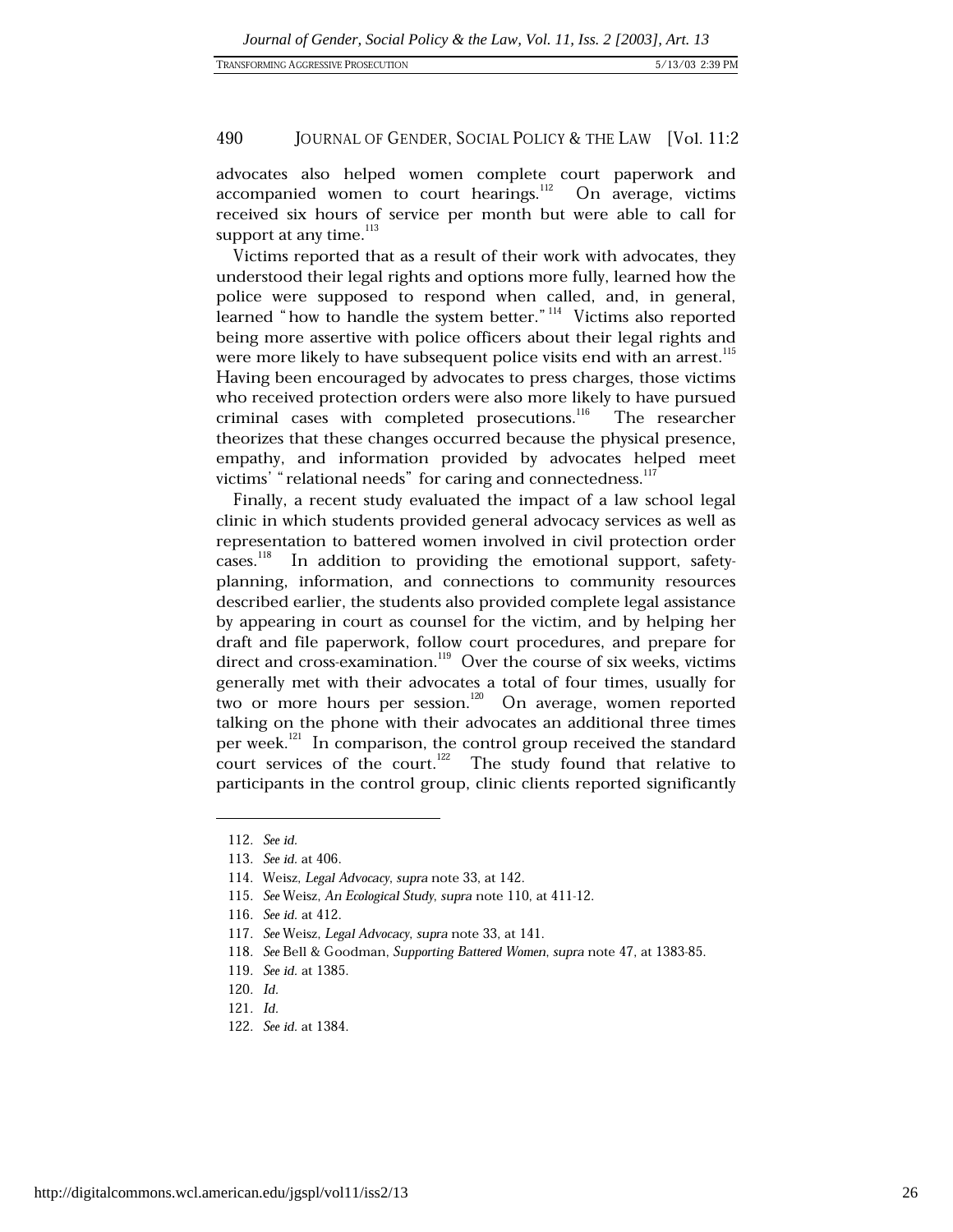| TRANSFORMING AGGRESSIVE PROSECUTION | 5/13/03 2:39 PM |
|-------------------------------------|-----------------|

higher levels of emotional support and lower levels of psychological and physical re-abuse six weeks after obtaining their civil protection orders.<sup>123</sup>

Given the impressive results obtained by these programs, it appears that intensive advocacy services have the potential to significantly aid battered women struggling with the obstacles and decisions described above. As a result, it appears that to maximize the impact of advocacy services, advocates should be (1) non-governmental, private actors; and (2) able to provide intensive, ongoing assistance to victims. To achieve this, prosecutors must establish close connections with private, intensive advocacy organizations, such as shelter programs, domestic violence coalitions, law school clinical programs, or other sources of civil legal assistance. Then, the government must ensure that appropriate referrals are made and must work collaboratively with such organizations to maximize their potential results.

It is also crucial that advocates themselves adopt the long-term, contextual perspective on safety we propose. While the work of many advocates nationwide already embodies this approach, what follows next are our own suggestions, as to how individuals working with battered women might address the multiple levels of factors influencing battered women's decision-making.<sup>124</sup>

#### Make Visits to Court Less Stressful  $1.$

Help the victim limit her visits to court by identifying which dates she must be there and, when possible, let her know in advance of cancellations and postponements. Provide a private waiting area so that she can minimize contact with the abuser and arrange for friends, family members, or an advocate to accompany her to the courtroom. Help her feel in control of the process, for example, by having her choose where to sit in the courtroom.

#### Provide Information to Prepare her for Court 2.

Work with the victim to prepare and practice her testimony in advance. Explain the criminal court process, including how it differs from civil proceedings, what type of remedies are available in each, and what kind of outcomes she might expect from the criminal case.

<sup>123.</sup> See Bell & Goodman, Supporting Battered Women, supra note 47, at 1395-98.

<sup>124.</sup> We will not discuss the full scope of actions advocates might take in helping victims, as this has been comprehensively discussed elsewhere. See, e.g., JILL DAVIES ET AL., SAFETY-PLANNING WITH BATTERED WOMEN: COMPLEX LIVES/DIFFICULT CHOICES  $(1998).$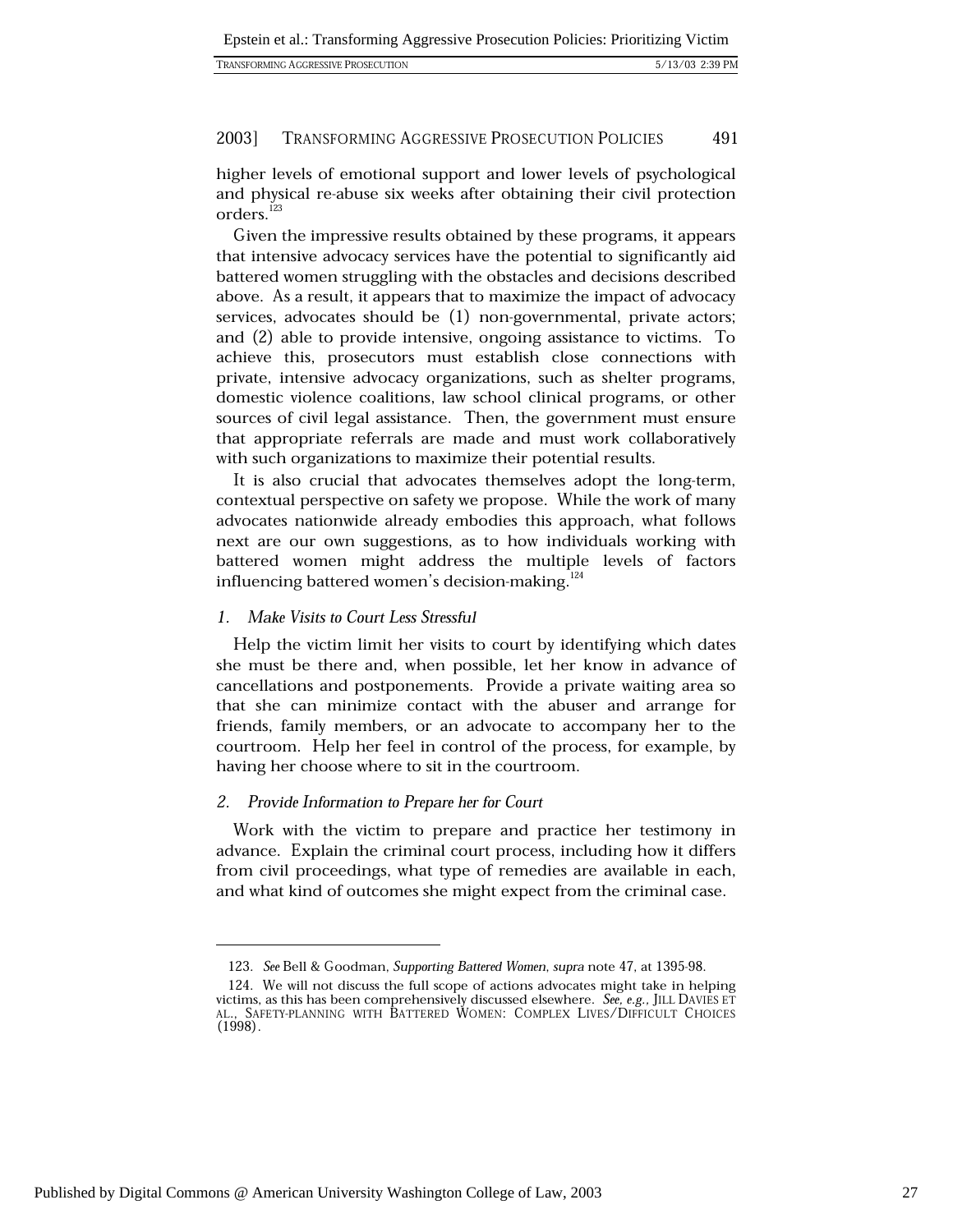# 3. Acknowledge her Emotional Reluctance to Prosecute

Remind her of the benefits of prosecution and the potential for escalation of the abuse. Inform her that she doesn't need to end the relationship to get help from the court and in general, focus on her desire to end the violence, even if she does wish to continue the relationship. Help her seek the outcomes she desires, such as batterer treatment. Recognize the obstacles that depression or poor mental health may present to participation.

### Do Everything Possible to Promote her Safety 4.

Help the victim conduct extensive safety planning, including helping her seek out family and friends who can provide protection and/or safe places to stay; making her workplace aware of her situation; and obtaining a civil protection order. Advocates should pressure prosecutors to respond decisively to pre-settlement threats Advocates should also maintain current contact or violence. information with the victim to facilitate prosecutors' communication with her post-disposition about possible parole, furloughs, or discharge of the abuser.

# 5. Connect her with other Sources of Help

Inform her of the possibility of receiving victim's compensation and help her make contact with community agencies that can assist with financial, housing, counseling, childcare, transportation, or immigration issues. Collaborate with and train child protective services staff to ensure the best treatment of the children in the larger context of an informed assessment of how the perpetrator's violence affected the entire family and may have influenced the victim's parenting behavior.

# 6. Educate her Family and Friends

A support system is critical if the victim is to make it through the prosecution process. Educate individuals close to the victim about the dynamics and nature of domestic violence and suggest ways in which they might help her, during her case and beyond.

### **Strive to be Culturally Sensitive** 7.

While emphasizing that the violence is not her fault, convey respect for her community and cultural values that may lead her to prioritize preservation of the relationship. Make efforts to connect her with advocates or other individuals who can help who are of her race, ethnicity, or culture.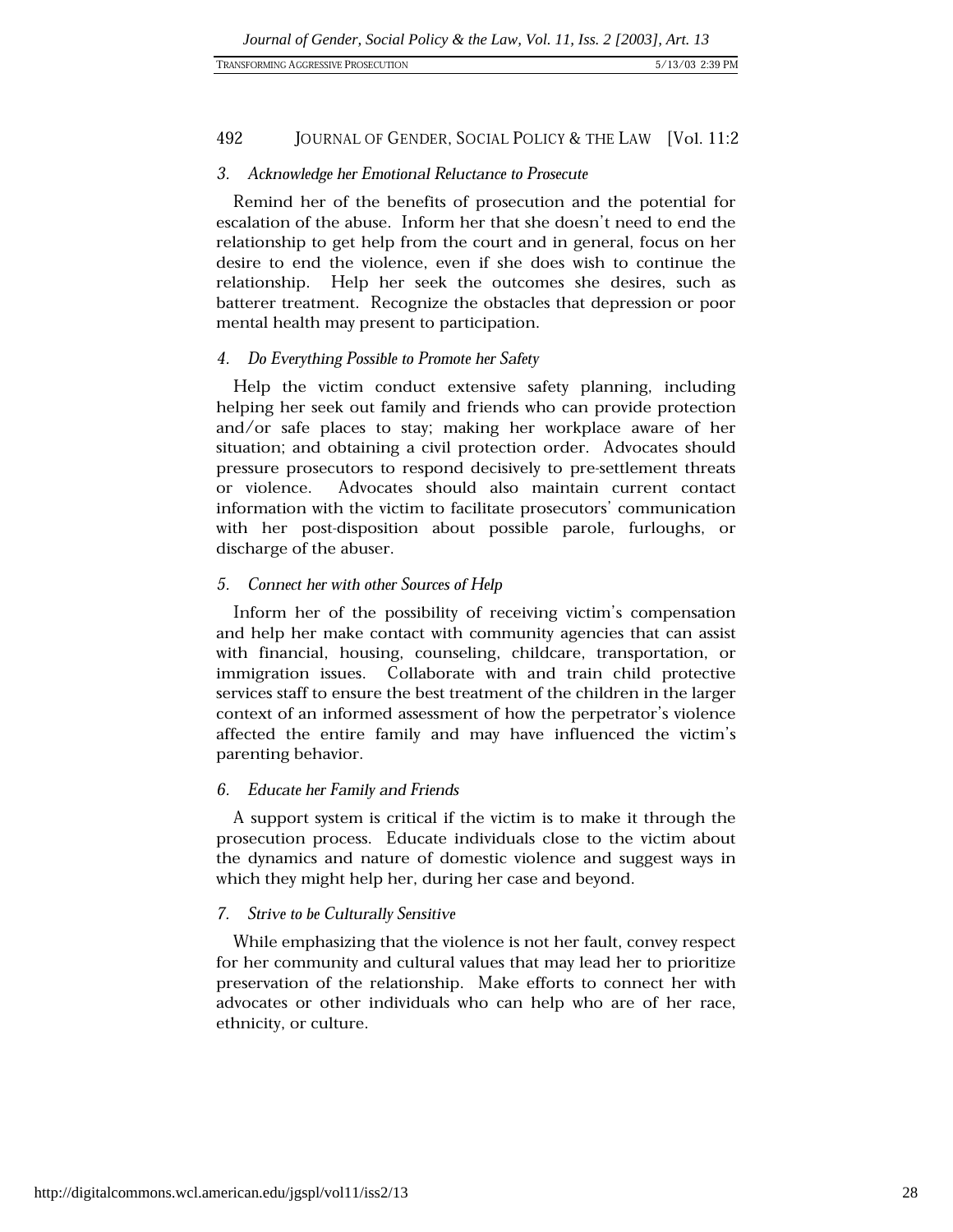### **B.** Flexibility

While advocacy may be a way to help victims overcome obstacles to prosecution by modifying various contextual factors, prosecutors also need to find ways to make the process of criminal prosecution itself more flexible and responsive to a victim's context. Flexibility is particularly important in light of the deep ambivalence most victims feel about their abusive partners. A woman may love her partner but also be afraid of him. She may want to stop the violence but not want him to go to jail. This "fluctuating readiness to consider change" greatly affects the way she reacts to the urging of others.<sup>125</sup>

For example, in the current no-drop prosecution context, the government emphasizes only one side of the conflict that the victim is experiencing.<sup>126</sup> By insisting that she participate in prosecuting her partner, without creating space to acknowledge the positive feelings she might have toward him, prosecutors risk pushing a victim toward the other side of her ambivalence, thereby strengthening her allegiance to the batterer.<sup>127</sup> More flexible policies could greatly increase the government's ability to "hold" the victim's ambivalence by explicitly recognizing the complexity of her situation-thus evoking less resistance from her.

One fundamental approach to increasing prosecutorial flexibility is to consider not prosecuting in certain cases, even where prosecutorial merit exists.<sup>128</sup> For example, in cases where there is a strong indication that the victim is at a high risk of felony-level or homicidal retribution and there is little hope that the perpetrator will receive a lengthy sentence, it seems reasonable for long-term victim safety to supercede offender accountability as the primary goal.<sup>129</sup>

Prosecutors tend to react to this option with extreme discomfort. Even if they recognize that a prosecution is unlikely to protect the

<sup>125.</sup> WILLIAM R. MILLER & STEPHEN ROLLNICK, MOTIVATIONAL INTERVIEWING: PREPARING PEOPLE TO CHANGE ADDICTIVE BEHAVIOR 36 (1991).

<sup>126.</sup> Mandatory prosecution has received mixed results in studies analyzing recidivism. See, e.g., Davis, et al., The Deterrent Effect of Prosecuting Domestic Violence Misdemeanors, 44 CRIME & DELINQ. 434, 441 (1998).

<sup>127.</sup> See MILLER & ROLLNICK, supra note 125, at 44-45 (warning that paradoxical responses to treatment intervention can occur if a person believes "his or her personal freedom is being threatened").

<sup>128.</sup> This situation assumes, of course, that the victim herself opposes prosecution.

<sup>129.</sup> See generally Arlene N. Weisz et al., Assessing the Risk of Severe Domestic Violence: The Importance of Survivors' Predictions, 15 J. INTERPERS. VIOLENCE 75, 86-88 (2000) (concluding that victim's predictions on repeat abuse and future danger to their children are useful in determining long-term victim safety); Lauren Bennett et al., Risk Assessment Among Batterers Arrested for Domestic Assault: The Salience of Psychological Abuse, 6 VIOLENCE AGAINST WOMEN 1190, 1199-00 (2000).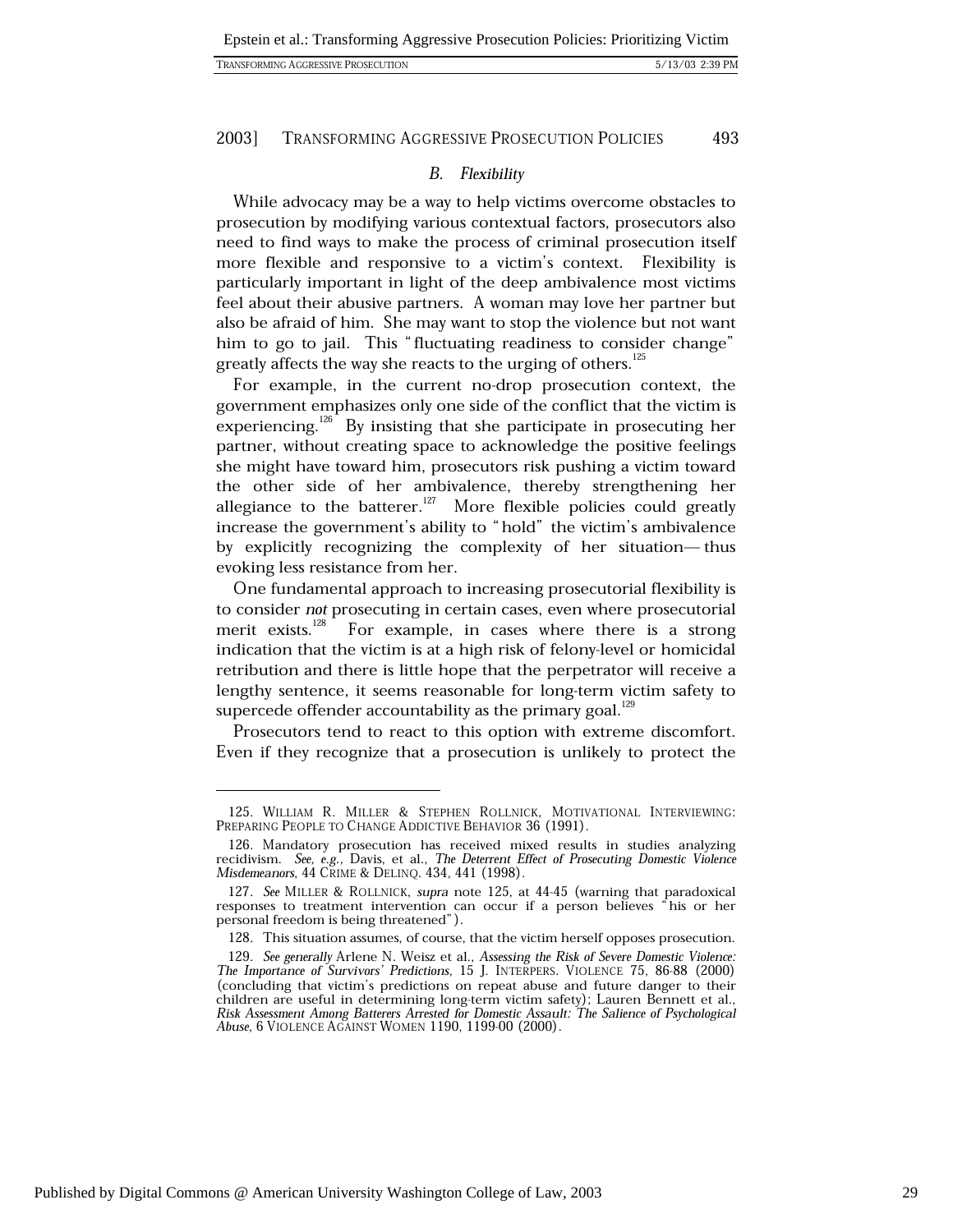victim in the long run and may even further endanger her, it is personally and politically difficult to depart from the traditional response in a high-risk case. This is particularly true where, as here, there is no guarantee that a different approach—intensive advocacy alone, for example— will ensure the victim's safety. When faced with the risk that a victim will be re-abused, most prosecutors take comfort in remaining within the professional norm.

But if the state is to embrace a more meaningful strategy for eradicating domestic violence, such options must remain on the table. Perhaps one way to diminish a prosecutor's concerns about risk-taking in this regard is to build in an experimental, evaluative component around prosecutorial decision-making so that ultimately the viability of alternative strategies may be known.

The suggestion that the government occasionally refrain from prosecution is in no way meant to suggest a return to prosecutorial practices of an earlier era. The gains that have been made in sending a clear message of condemnation to batterers must be preserved. Prosecutors must not cede control over the criminal justice system to abusers who can threaten or beat their partners into convincing prosecutors to drop charges. Prosecutors must confine this option to cases in which the facts support an assessment that dropping charges is in the best interests of the victim's long-term safety and must simultaneously provide the intensive advocacy services to best ensure that if any future violence does occur, the victim will be in a better position to be protected by prosecution.

Another, less radical way to increase flexibility is for the government to consider delaying prosecution in certain cases. That is, prosecutors could accumulate the evidence necessary to prosecute, but delay filing charges while the victim is provided with the advocacy services she needs to take action or to assess her situation with greater clarity.

Offering deferred sentencing in a broader range of cases than they might do ordinarily could be another way for prosecutors to respond flexibly to the victim's circumstances. In a deferred sentencing program, the defendant agrees to plead guilty up front. In exchange, the government agrees to recommend that sentencing be deferred for an extended period, during which time the defendant must strictly abide by various conditions, such as attending batterer's treatment sessions, complying with the terms of any civil protection order, or testing clean for substance abuse. If the perpetrator fulfills all of his obligations during this period, the prosecution will agree to the withdrawal of the guilty plea.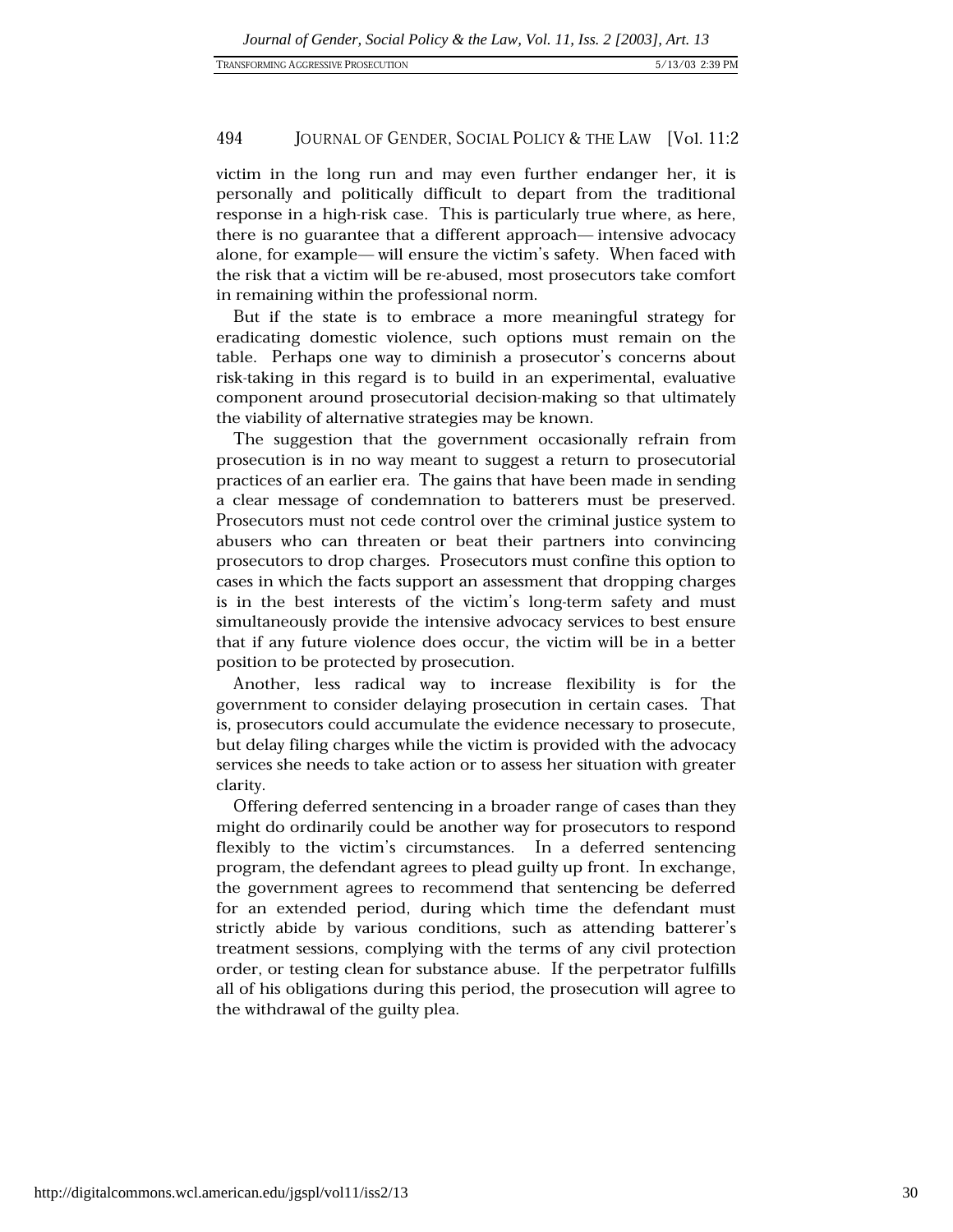| <b>TRANSFORMING AGGRESSIVE PROSECUTION</b> | 5/13/03 2:39 PM |
|--------------------------------------------|-----------------|

Deferred sentencing programs typically are limited to specific categories of domestic violence cases, such as those involving firsttime offenders or situations of relatively low-level violence. A victim might feel safer and more heard by the government if, at her request, the perpetrator was offered an opportunity to avoid a term of imprisonment by complying with long-term restrictions designed to promote her safety and his rehabilitation. Again, prosecutors must confine any expansion to cases in which there was strong showing that deferred sentencing would better protect the victim's long-term safety, where the restrictions on the batterer are carefully crafted to promote her safety, and where these conditions are easily and swiftly enforceable.<sup>130</sup>

#### $\mathcal{C}$ Coordination

In addition to providing victims with advocacy services and considering more flexible prosecution strategies, court systems could significantly improve their sensitivity to a victim's context by increasing coordination with civil legal services and other sources of victim assistance.

One example of such a coordinated approach is the Targeted Offender Program ("TOP"), an experimental project underway in the District of Columbia.<sup>131</sup> TOP brings together a specially assigned prosecutor, a victim advocate from the D.C. Coalition Against Domestic Violence, and civil attorneys who specialize in representing victims in civil protection order cases.<sup>132</sup> As a team, the group handles cases of victims at high risk of serious physical re-abuse.<sup>133</sup> To this end, team members share information whenever possible and meet regularly to discuss options for resolving each situation.<sup>134</sup>

This type of coordination can operate usefully in many ways. For example, although civil attorneys and advocates can explain the

<sup>130.</sup> Caution is imperative in relying on batterer treatment programs as the primary way to promote perpetrator rehabilitation. The evidence regarding the short or long-term success of such programs is mixed, at best, see generally HEALEY ET AL., supra note 3; therefore their impact in promoting victim safety is questionable. More (and more rigorous) experimental evaluation of various batterer treatment programs could eventually provide the data necessary to assess their utility.

<sup>131.</sup> See TARGETED OFFENDER PROGRAM ("TOP"), D.C. COALITION AGAINST DOMESTIC VIOLENCE (last visited Oct. 26, 2002) [hereinafter TARGETED OFFENDER PROGRAM] (explaining the goals of the program), available at http://www.dccadv.org/ what.htm#TOP. TOP operates as part of the D.C. Coalition Against Domestic Violence's Victim Advocacy Program. See id.

<sup>132.</sup> See id. (noting that victims receive direct services).

<sup>133.</sup> See id.

<sup>134.</sup> See id.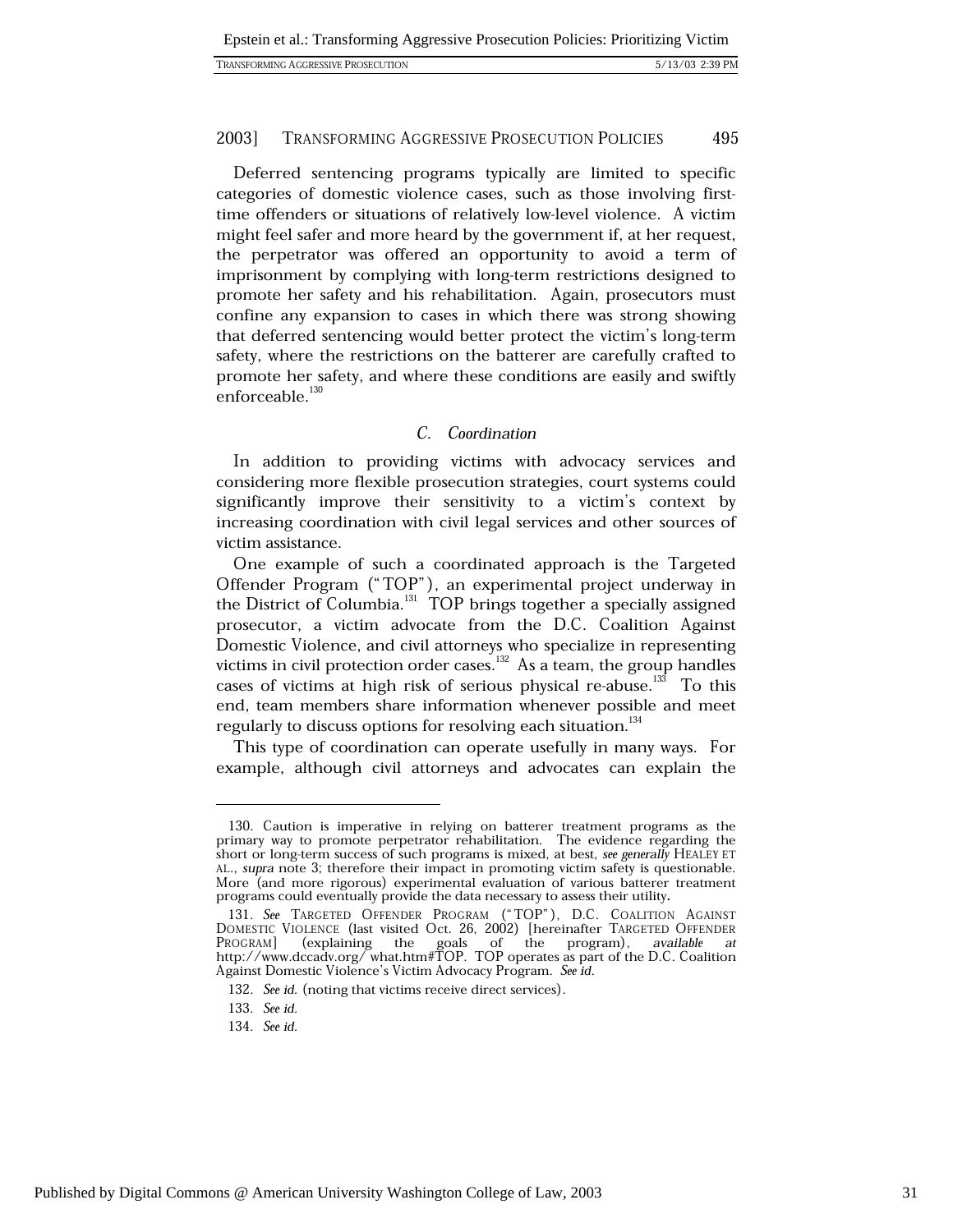prosecutorial process to victims, such discussions would be greatly facilitated by coordination and information sharing with the government. Access to detailed information regarding issues such as what charges the government is likely to bring, what plea offer it would consider making, and its assessment of the likelihood of conviction after a contested trial, allow the victim's attorney or advocate to provide her with more concrete and specific assistance.

Civil attorneys might (with their client's permission) relay detailed case information as well as any victim concerns to the prosecution, and can advocate for an approach that takes these concerns into account. For example, an advocate or civil attorney might convince a prosecutor to include a provision regarding a particular form of relief important to the victim  $-$  such as mandatory substance abuse counseling or parenting classes  $-$  in a plea agreement or sentencing argument. Through TOP, civil attorneys have influenced both the charges included in a plea offer (for example, in cases where the victim felt strongly about the abuser admitting to an assault, rather than merely to property damage) as well as the length and structure of the recommended sentence.

Additionally, civil attorneys and advocates are likely to learn of a long history of violence the victim has suffered of which the prosecution typically is unaware. By sharing this information as part of a collaborative team, they sometimes can convince the government to add charges that otherwise never would have been brought.<sup>135</sup> These additional charges may increase the amount of jail time for the perpetrator, giving the victim additional time and space to create a new, safer life. Or, when appropriate, a civil attorney might even successfully convince a prosecutor to decline pursuit of a particular charge if that would be in the victim's best interests.<sup>136</sup> Prosecutors involved in the TOP have found coordination with civil attorneys "tremendously useful" in obtaining the information and evidence necessary to reach the most appropriate outcome in criminal prosecutions.<sup>137</sup>

The additional information that civil attorneys and outside victim advocates can provide also may facilitate the government's trust in the victim's story. Often, prosecutors who are insufficiently trained in

<sup>135.</sup> For example, in one TOP case the prosecution added a civil protection order violation charge based on information provided by the victim's civil protection order attorney.

<sup>136.</sup> Thus far, however, no such cases have arisen in the TOP. It is unclear at this point how receptive the U.S. Attorney's Office would be to such a suggestion.

<sup>137.</sup> Interview with Assistant United States' Attorney Barton Aronson, Assistant United States Attorney assigned to TOP, in Washington, D.C. (Apr. 4, 2002).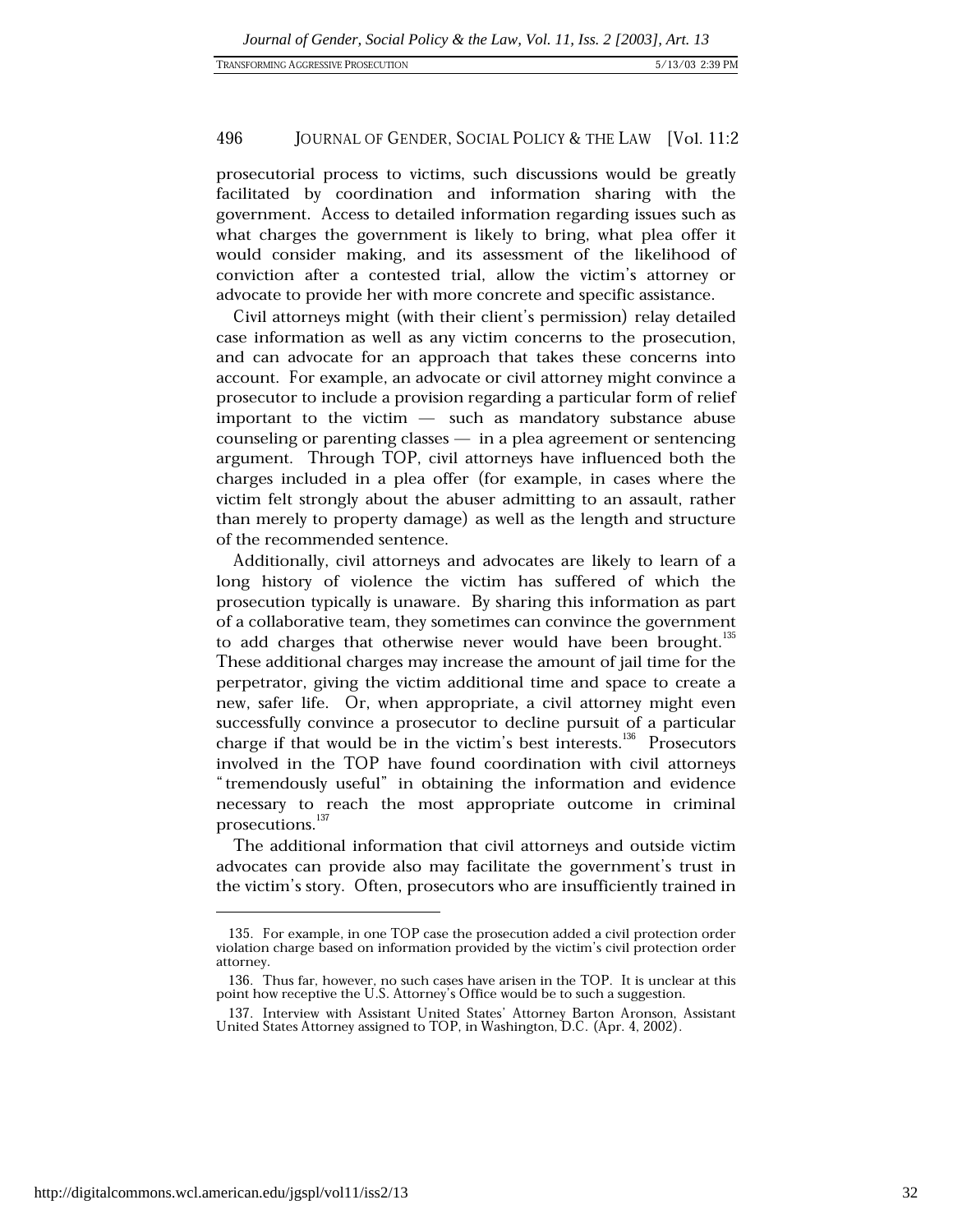| TRANSFORMING AGGRESSIVE PROSECUTION | 5/13/03 2:39 PM |
|-------------------------------------|-----------------|

the dynamics of domestic violence read inconsistencies in a victim's story or an oddly flat emotional affect as certain evidence of untrustworthiness, and may make important case decisions based on these misconceptions. A victim advocate or civil attorney can help clarify the situation, either by providing a more in-depth factual background to explain an apparent inconsistency or by explaining the potential impact of depression or post-traumatic stress disorder on a victim's presentation.

Conversely, an information-sharing approach to domestic violence cases also may facilitate the victim's sense of trust in the system, in that it enables prosecutors to approach victims in a way that is maximally designed to address their concerns. With the advance knowledge of the victim's reservations regarding prosecution provided by civil advocates or attorneys, the government can address these concerns up front and avoid alienating her. Research has shown that a woman who experiences government officials as listening to her story and responding to her individual needs is more likely to feel treated fairly and therefore to cooperate with prosecutors' requests than is a woman who feels forced into a mandatory model dismissive of her input.<sup>138</sup> The trust that develops in the former situation also may lay the groundwork for her longterm sense of trust in the criminal justice system, so that a victim may be more likely to utilize its resources in the future.<sup>139</sup>

Frequent and intensive TOP meetings also facilitate personal relationships among prosecutors, civil attorneys, and victim advocates in Washington, D.C. Such relationships have an intangible but real effect on case management. Increasing levels of trust among members of the group make it more likely that prosecutors will listen to and act upon arguments presented by civil advocates regarding the victim's safety concerns. In turn, this may help the victim feel more supported and safe.

One further way to maximize communication between victims and prosecutors would be to permit the victim to have her civil attorney or civil advocate present during meetings with the prosecutor. This may help the victim to feel supported within the larger context of the criminal justice system in a way that would be difficult for the

<sup>138.</sup> See Erez & Belknap, supra note 7, at 264; see also David A. Ford & Mary Jean Regoli, The Criminal Prosecution of Wife Assaulters: Process, Problems, and Effects, in LEGAL RESPONSES TO WIFE ASSAULT: CURRENT TRENDS AND EVALUATION 127, 153-56 (N. Zoe Hilton ed., 1993).

<sup>139.</sup> Hotaling & Buzawa, supra note 13 (finding that 67% of those victims who wished to speak to prosecutors about an assault prosecution but were unable to do so failed to report a subsequent assault).